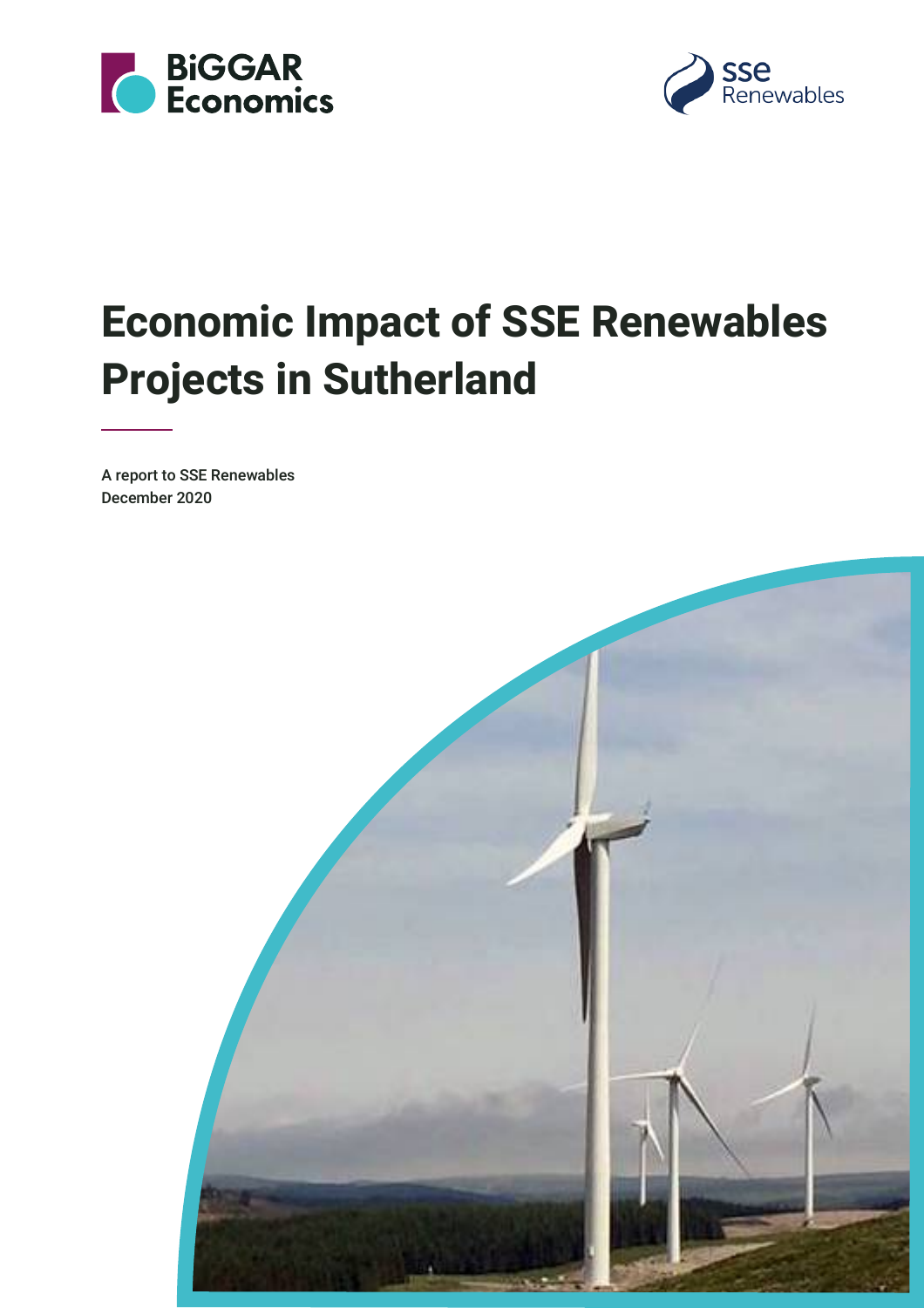

# **Contents**

| 1.             | <b>Executive Summary</b>                                        |    |
|----------------|-----------------------------------------------------------------|----|
| 2 <sub>1</sub> | <b>Introduction</b>                                             | 3  |
| 3.             | <b>Economic Impact of SSE Renewables projects in Sutherland</b> | 6  |
| 4.             | Appendix A - Economic Impact Methodology                        | 17 |
| 5.             | Appendix $B -$ Consultations                                    | 21 |
| 6.             | Appendix C - Project Impacts                                    | 22 |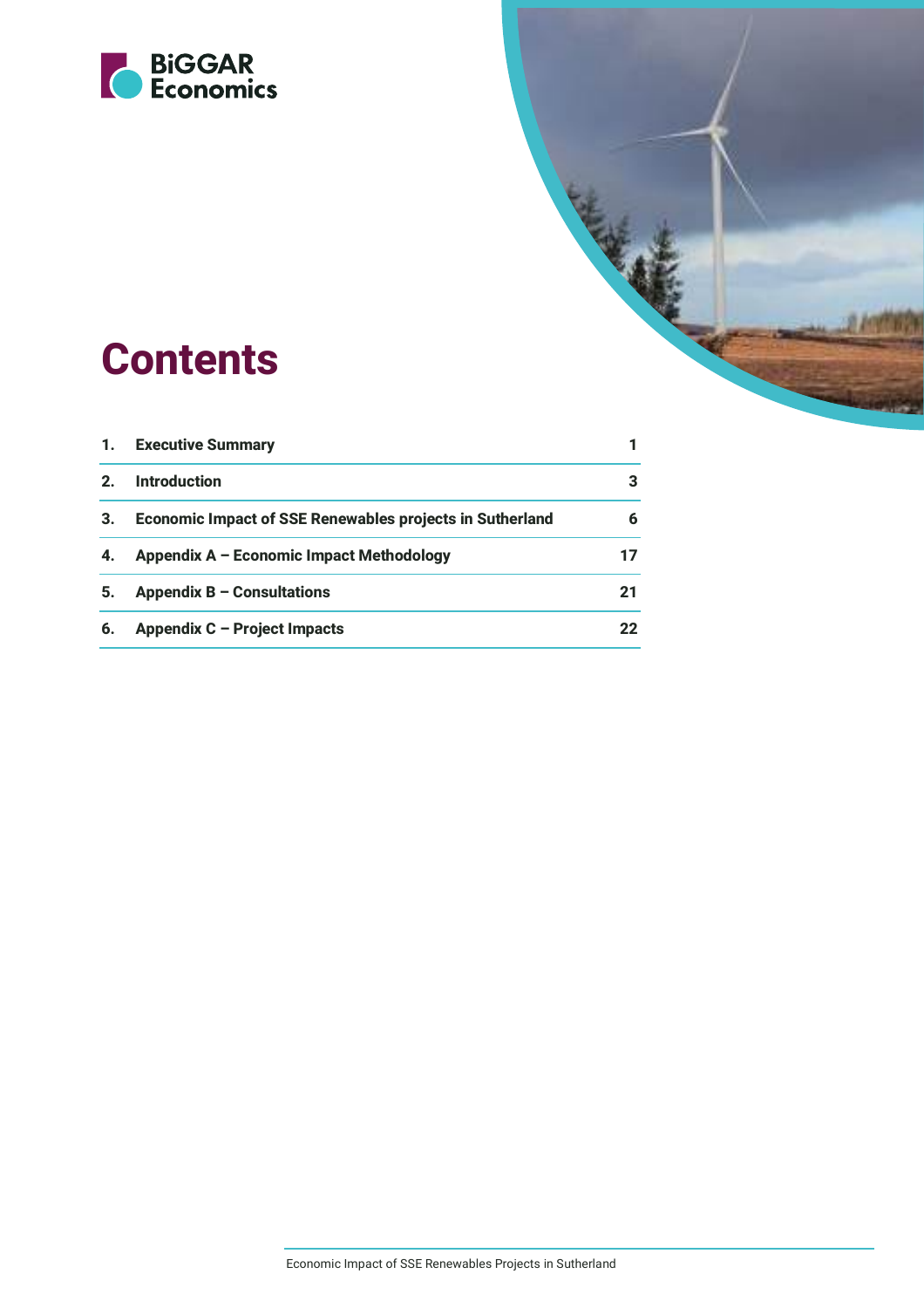

# **1. Executive Summary**

The development, construction and operation of four wind farms in Sutherland has generated significant substantial local, regional and national impacts.

SSE Renewables has four wind farms in Sutherland that it has either built and is operating, or is in the process of building, including:

- Strathy North Wind Farm, near the village of Strathy, which has a capacity of 67.65MW became operational in 2015;
- Achany Wind Farm, near Lairg, which has a capacity of 38MW and became operational in 2010;
- Gordonbush Wind Farm, west of Brora, which has a capacity of 71.75MW and became operational in 2012; and
- Gordonbush Extension, which will generate up to 38MW and is expected to become operational in 2021.

These projects were developed and built at an estimated cost of **£362 million** (DEVEX/CAPEX). Operational expenditure is expected to amount to **£282 million** over their operational lifetimes of 25 years each. The expected total expenditure (TOTEX) is therefore **£644 million**.

During the development and construction phases, it was estimated that the UK secured contracts worth **£182 million** and is expected to secure **£247 million** in operation and maintenance contracts over the operational lifetimes of the projects (£10 million annually). Overall the expenditure secured in the UK is expected to be **£429 million**, or **67% of TOTEX**.

It was also estimated that:

- Scotland secured **£165 million** in DEVEX/CAPEX contracts and **£247 million** in OPEX contracts (£10 million annually). Overall, it is expected to secure **£412 million**, or **64% of TOTEX**; and
- Highland1 secured **£74 million** in DEVEX/CAPEX contracts and **£127 million** in OPEX contracts (£5 million annually). Overall, it is expected to secure **£201 million**, or **31% of TOTEX**.

**<sup>---------------</sup>** <sup>1</sup> As defined by the Local Authority Area of Highland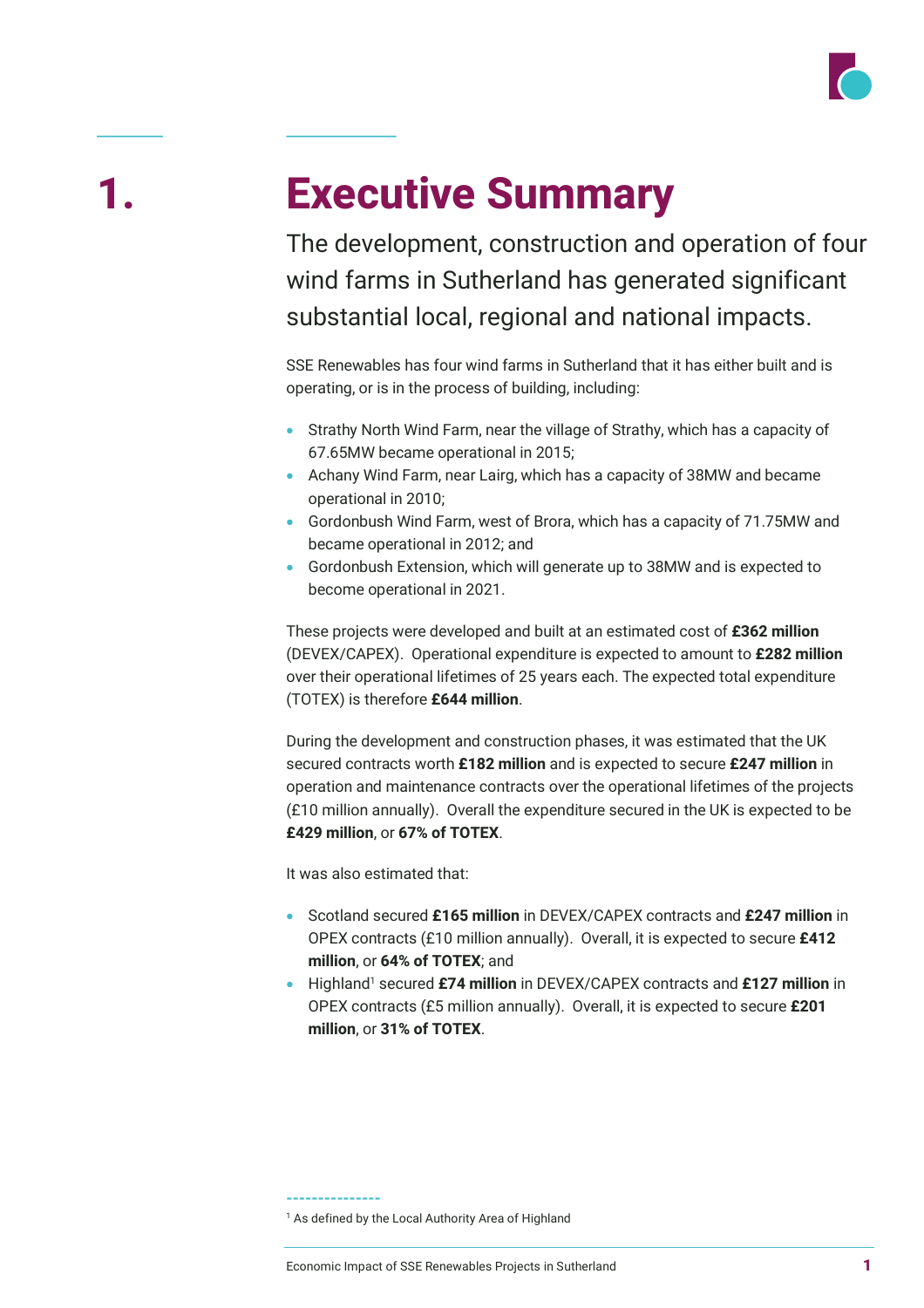



#### **Figure 1-1 Sutherland Projects – Contract Values and Shares by Stage**

This expenditure supports local economic activity, measured in Gross Value Added (GVA), which is measure of economic activity that includes wages and profits, and employment.

During the development and construction phase it was estimated that the four projects supported:

- **£43 million GVA** and **520 years of employment** in Highland;
- **£129 million GVA** and **1,710 years of employment** in Scotland; and
- **£190 million GVA** and **2,840 years of employment** in the UK.

The economic activity includes the contractors directly employed to build the four projects, and it also includes the wider economic impact associated with these companies spending in their supply chain (the indirect impact) and the spending of employees in their supply chain (the induced impact).

There would also be long-term economic impacts associated with the projects as a result of OPEX, which includes the direct, indirect and induced impacts. It was estimated that in an average year, the projects would support:

- **£4 million GVA** and **50 jobs** in Highland;
- **£8 million GVA** and **120 jobs** in Scotland; and
- **£12 million GVA** and **180 jobs** in the UK.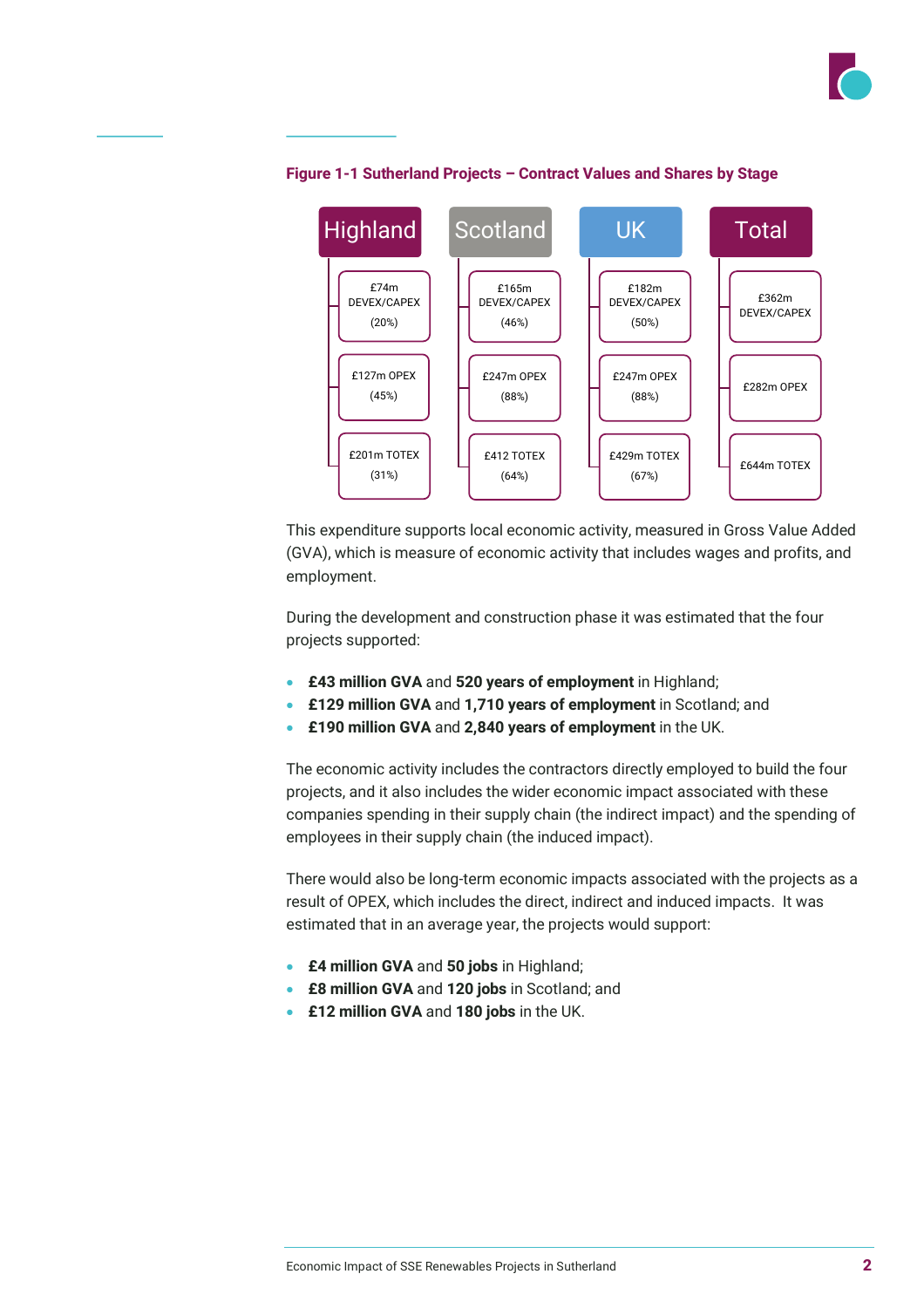

# **2. Introduction**

In 2020, BiGGAR Economics was commissioned by SSE Renewables to undertake a socio-economic impact assessment of four wind farms in Sutherland.

## **2.1 Background**

The study considers the economic impact of four wind farms in Sutherland, including:

- Strathy North Wind Farm, near the village of Strathy, which has a capacity of 67.65MW became operational in 2015;
- Achany Wind Farm, near Lairg, which has a capacity of 38MW and became operational in 2010;
- Gordonbush Wind Farm, west of Brora, which has a capacity of 71.75MW and became operational in 2012; and
- Gordonbush Extension, which has a capacity of 47MW and is expected to become operational in 2021.

## **2.2 Approach**

Details on the approach taken to quantifying the economic impact of the projects and the sources used are provided in Appendix A. A brief outline of the approach used is provided in this section.

## **2.2.1 Metrics of Assessment**

The primary metrics of assessment used in this report are:

- Gross Value Added (GVA) this is a measure of economic value added by an organisation or industry. It is typically estimated by subtracting the non-staff operational costs from the revenues of an organisation; and
- Years of employment this is a measure of the employment which is equivalent to one person being employed for an entire year and is typically used when considering short-term employment impacts, such as those associated with construction; and
- Jobs this is a measure of employment which considers the headcount employment in an organisation or industry.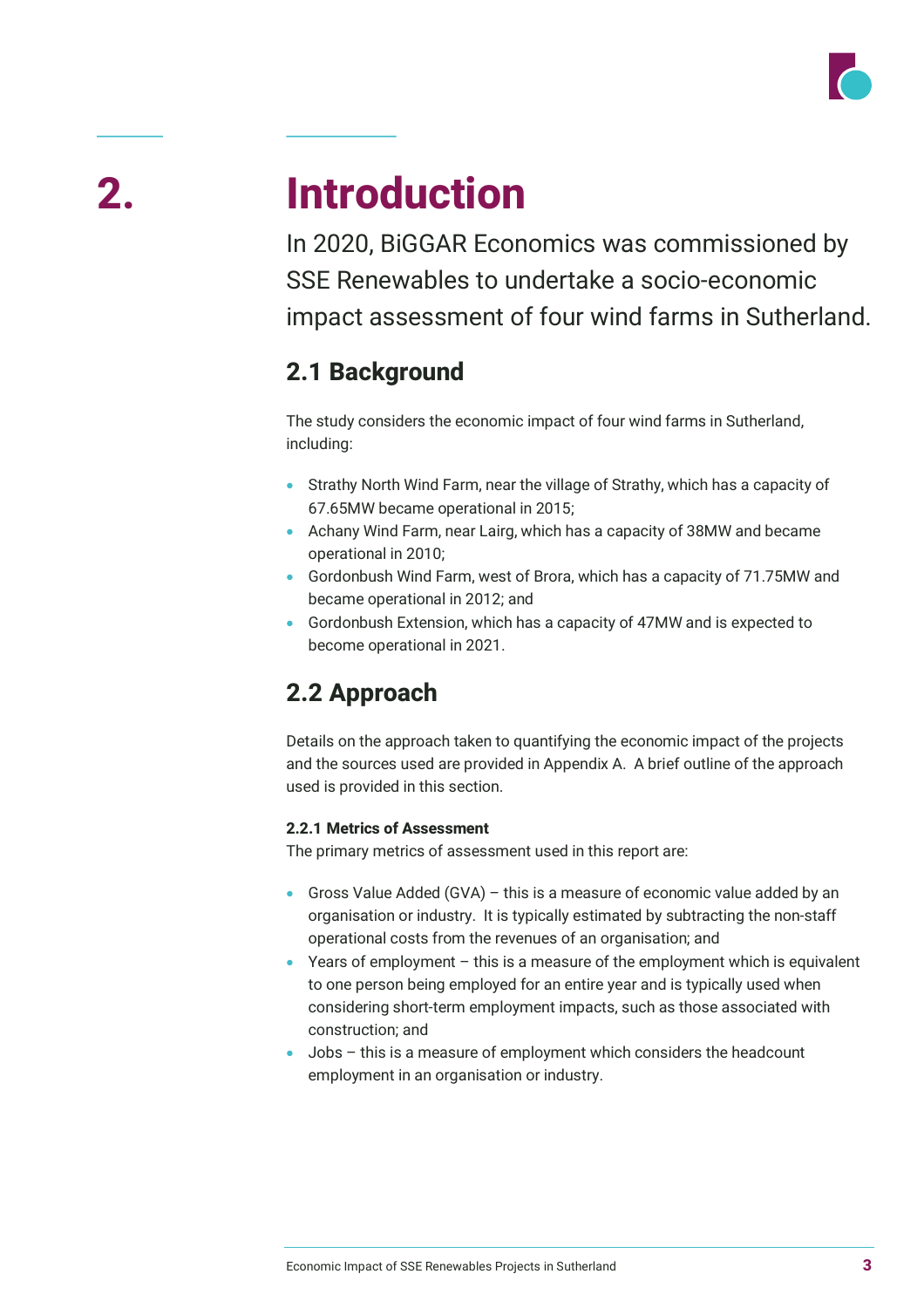

#### **2.2.2 Study Areas**

The study areas considered as part of this report are:

- Highland, which is the Highland Council Area;
- Scotland; and
- the UK.

The study areas are shown in Figure 2-1.

#### **Figure 2-1 Study Areas**



Source: BiGGAR Economics

The impacts in this study are reported inclusively unless otherwise stated. Therefore, the figures given for the impact in Scotland include the impact in Highland, and the figures for the impact in the UK include the impact in Scotland.

#### **2.2.3 Types of Impact**

The economic impacts associated with development and capital expenditure, and operational expenditure have been assessed. Development and capital expenditure impacts have already occurred, while operational impacts have either occurred or are expected to occur over the lifetime of the project.

For each contract, an assumption was made about the proportion that would be secured in each study area and they were then assigned a sector. On the basis of these sectors, economic ratios and multipliers were derived, which were then used to estimate economic impacts.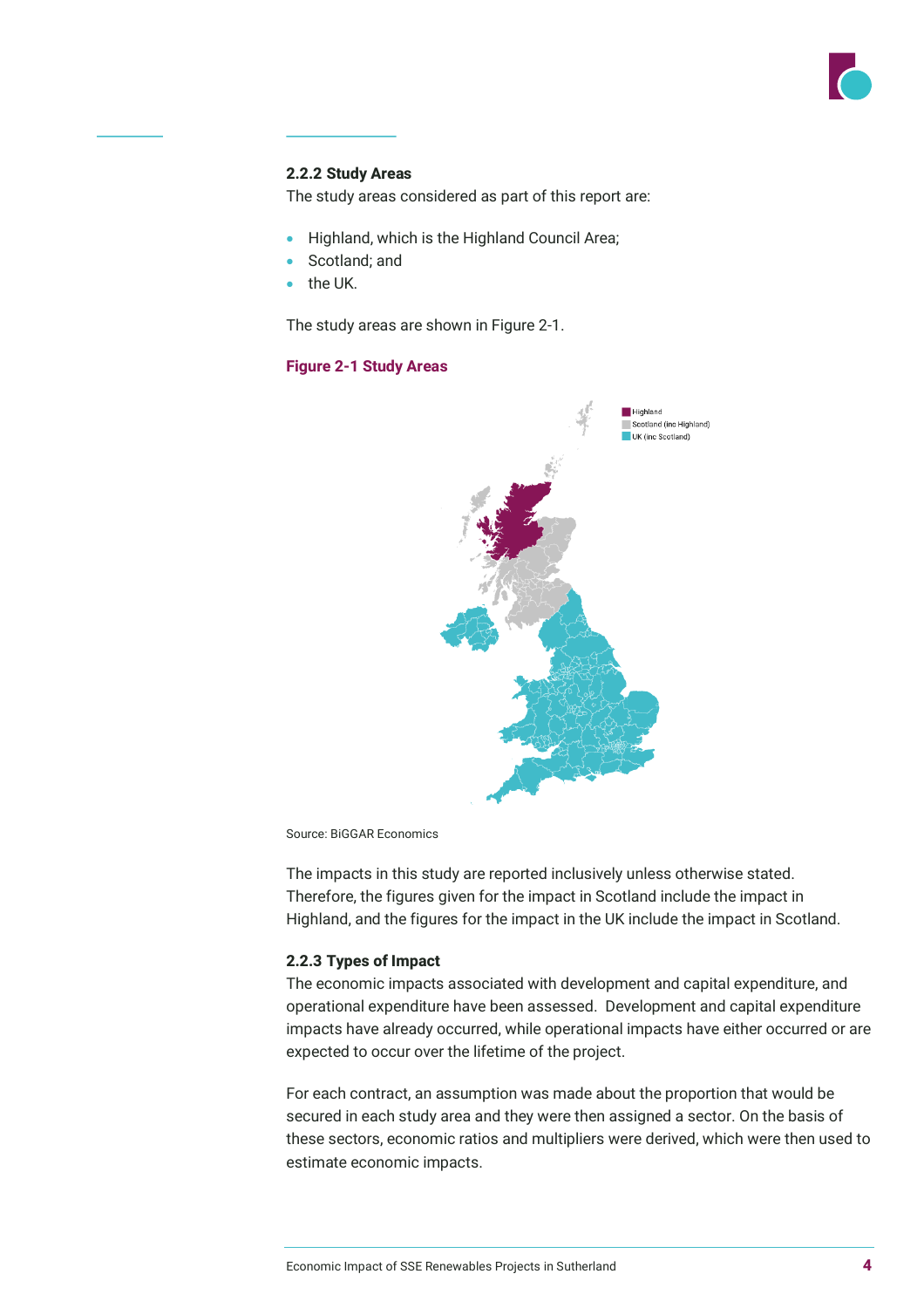

There are three significant types of economic impact associated with these wind farms:

- direct impact this is the direct impact associated with Tier 1 suppliers, including employing and paying staff, and generating profits. This impact is calculated by dividing the expenditure on a contract by the turnover/GVA and turnover/employee for the relevant sectors<sup>2</sup> to estimate direct GVA and employment impacts;
- $\bullet$  indirect impact this is the impact associated with spending in the supply chain of Tier 1 suppliers. This is captured by applying Type 1 economic multipliers<sup>34</sup> to the direct economic impacts;
- induced impact this is the impact associated with staff spending their wages in the wider economy, and is captured by subtracting Type 1 multipliers from Type 2 multipliers, and applying this to the direct impact.

### **2.2.4 Consultations**

A small number of consultations were undertaken with staff within SSE and with a number of contractors to gain a better understanding of project expenditure in the study areas. This included consultations that took place in place in 2019 as part of a study focusing on Strathy North Wind Farm. A list of consultees is provided in Appendix B.

## **2.3 Report Structure**

The remainder of this report is structured as follows:

- Chapter 3 quantifies the economic impact of the Sutherland Wind Farms;
- Chapter 4 is an Appendix outlining more details on the methodology used in this study; and
- Chapter 5 is an Appendix that lists the consultations undertaken to inform the analysis; and
- Chapter 6 is an Appendix detailing the economic impacts of each wind farm.

#### **---------------**

- <sup>2</sup> Office for National Statistics (2020), Annual Business Survey 2018 Revised
- <sup>3</sup> Scottish Government (2020), Input-Output Tables 2017
- <sup>4</sup> ONS (2018), UK Input-Output Tables 2015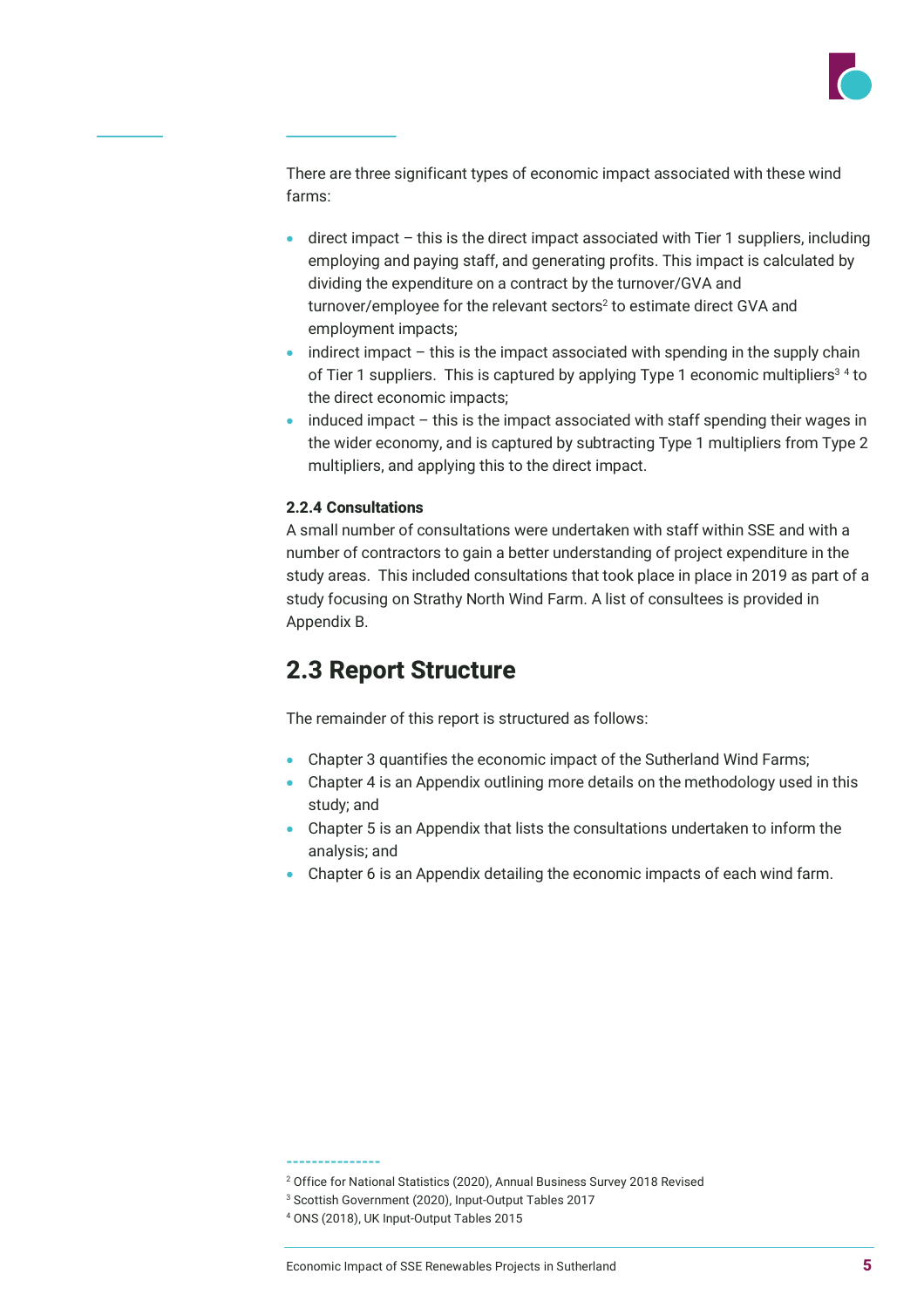

# **3. Economic Impact of SSE Renewables Projects in Sutherland**

This chapter considers the economic impact of the SSE Renewables' wind farms in Sutherland during their development and construction, and operational phases.

## **3.1 Development and Construction Impacts**

The combined development expenditure (DEVEX) and capital expenditure (CAPEX) for developing and constructing each of the wind farms was £362 million, denoted in 2019 prices. The cost in 2019 prices of:

- Strathy North Wind Farm was £119 million;
- Achany Wind Farm was £76 million;
- Gordonbush Wind Farm was £126 million; and
- the Gordonbush Extensions is projected to be £40 million.

SSE Renewables provided data on companies that were involved in each stage of the projects. Based on BiGGAR Economics' analysis of this data, it was assumed that 20% of contracts would be secured in Highland (£74 million), 46% would be secured in Scotland (£165 million), and 50% would be secured in the UK (£182 million).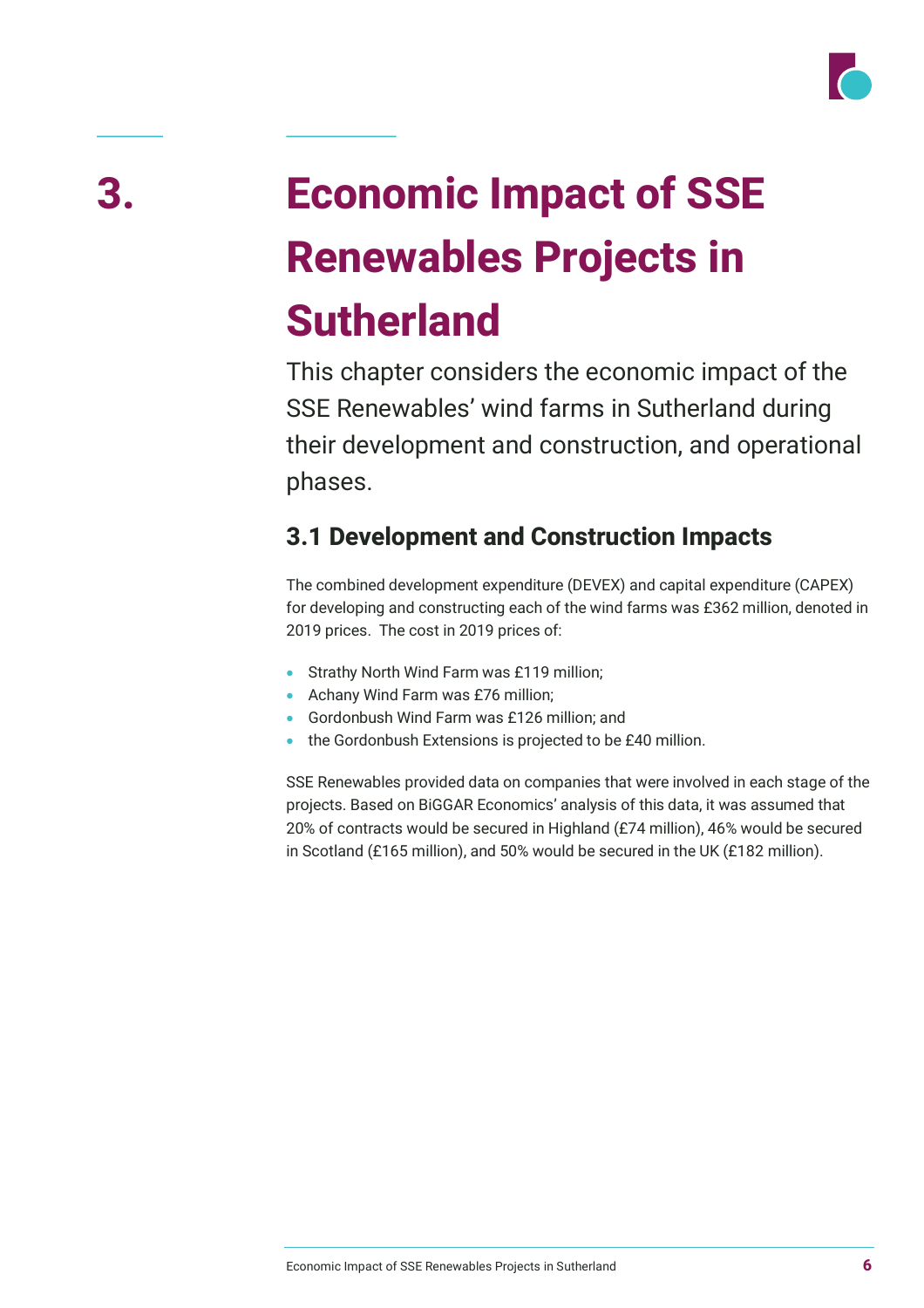

### **RJ McLeod RJ** McLEOD

SSE Renewables has ensured a high level of local content by using Dingwall based RJ McLeod as the main civil contractor on all four wind farms.

The construction of Achany Wind Farm in 2009 was the first onshore wind project that RJ McLeod was involved with. At that time, renewable energy projects accounted for around 20% of the turnover of the company. Through the experience that RJ McLeod gained on Achany, and the subsequently Gordonbush Wind Farm and Strathy North Wind Farm, it was able to grow this area of business and secure wind farm contracts further afield. At times, renewable energy has accounted for the majority of its turnover.

RJ McLeod has a strong relationship with its supply chain and subcontractors within Caithness, Sutherland and the wider Highland region. It considers itself to be a Highland contractor and aims to only procure subcontractors from outside of Highland if there is no capacity within the area to meet their demands. It does this through nurturing strong relationships with its supply chain over time and by using the Open4Business platform, which was created by SSE in 2012 and is now operated by Inverness Chamber of Commerce on behalf of Highlands and Islands Enterprise, to reach new suppliers in the area who can bid for the smaller contracts. While other civil contractors may use some local content, the approach of RJ McLeod generates the greatest possible economic impact in Highland from the civil contract.

# **Appointing RJ McLeod as the lead civil contractor on these four wind farms ensured the maximum possible benefit to the Highland economy**

When it was introduced to the onshore wind market, through SSE Renewables work in Sutherland, RJ McLeod brought with it many local contractors who have gone on to benefit from wider opportunities in the onshore wind market. This includes companies such as Gow Groundworks in Halkirk, CS Drilling in Thurso and others that have used the experience as subcontractors to RJ McLeod on these wind farms to develop specialist skills that they have used to secure contracts elsewhere. In this way, the SSE Renewables' wind farms in Sutherland have served as a catalyst for developing onshore wind expertise in the area.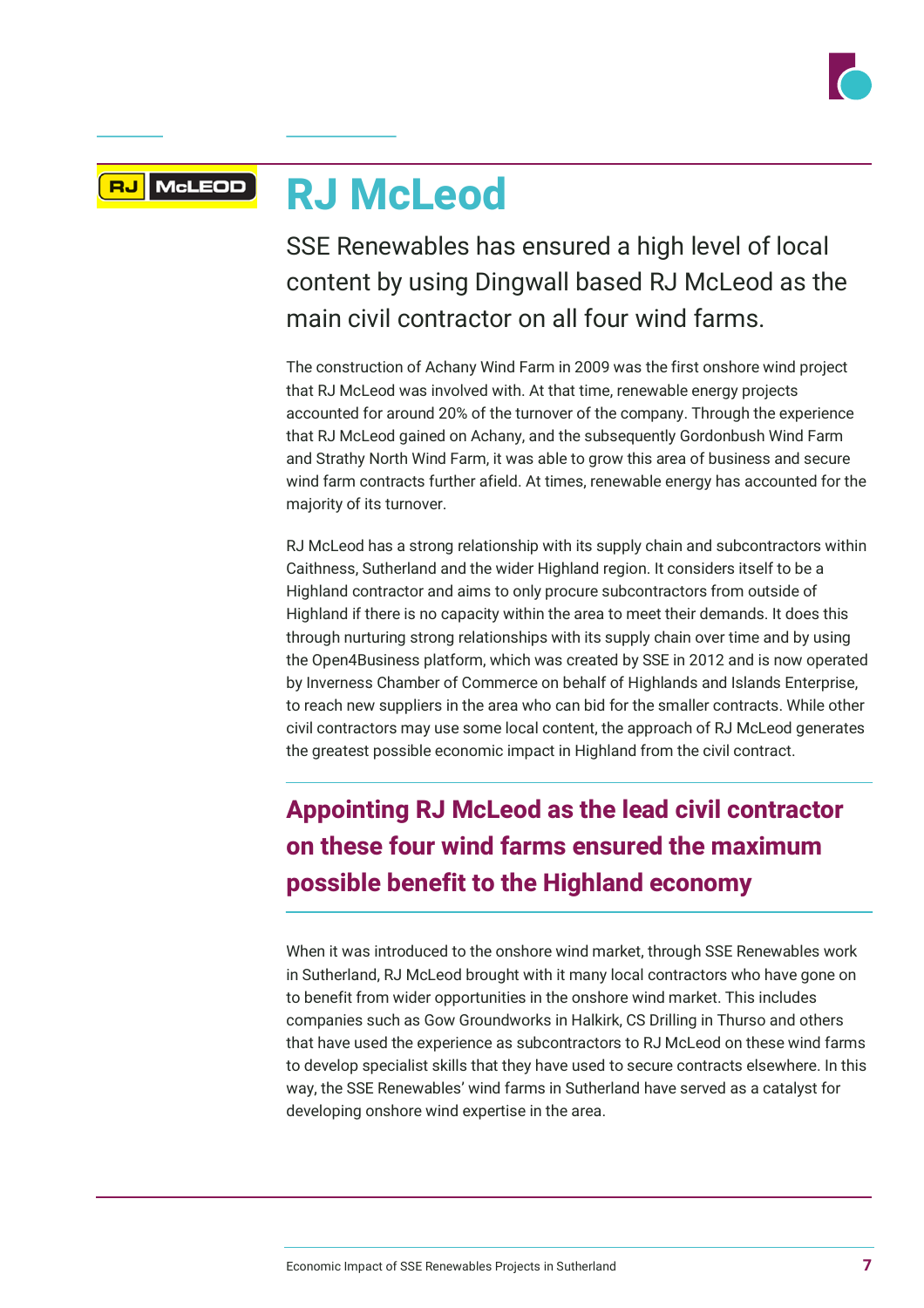

Each contract secured by a company represents an increase in turnover of that company, which will in turn generate an increase in its economic impact. For each transaction an economic sector was assigned, for example construction, and turnover to GVA ratios were then applied to estimate the direct GVA created.

Wider impact as a result of spending in the supply chain (indirect impacts) and spending by staff (induced impacts) were captured by applying Type I and Type II economic multipliers to the direct GVA.

Therefore, it was estimated that during the development and construction phase, the projects supported £43 million GVA in Highland, £129 million GVA in Scotland, and £190 million GVA in the UK.

|                         | <b>Highland</b> | <b>Scotland</b> | <b>UK</b> |
|-------------------------|-----------------|-----------------|-----------|
| <b>Direct</b><br>impact | 30              | 73              | 81        |
| Indirect<br>impact      | 6               | 33              | 60        |
| Induced<br>impact       | 7               | 23              | 49        |
| <b>Total</b>            | 43              | 129             | 190       |

### **Table 3.1 Economic Impact of Development and Construction Expenditure, GVA (£m)**

Source: BiGGAR Economics Calculations. Note, totals may not sum due to rounding

The contracts also supported direct employment in these companies, which were estimated using turnover per employee ratios, and jobs in the wider economy, which were estimated using employment multipliers. As the contracts are short term, the employment impact is measured in years of employment.

It was estimated that during the construction and development phase, the Sutherland Wind Farms supported 520 years of employment in Highland, 1,710 years of employment in Scotland, and 2,840 years of employment in the UK.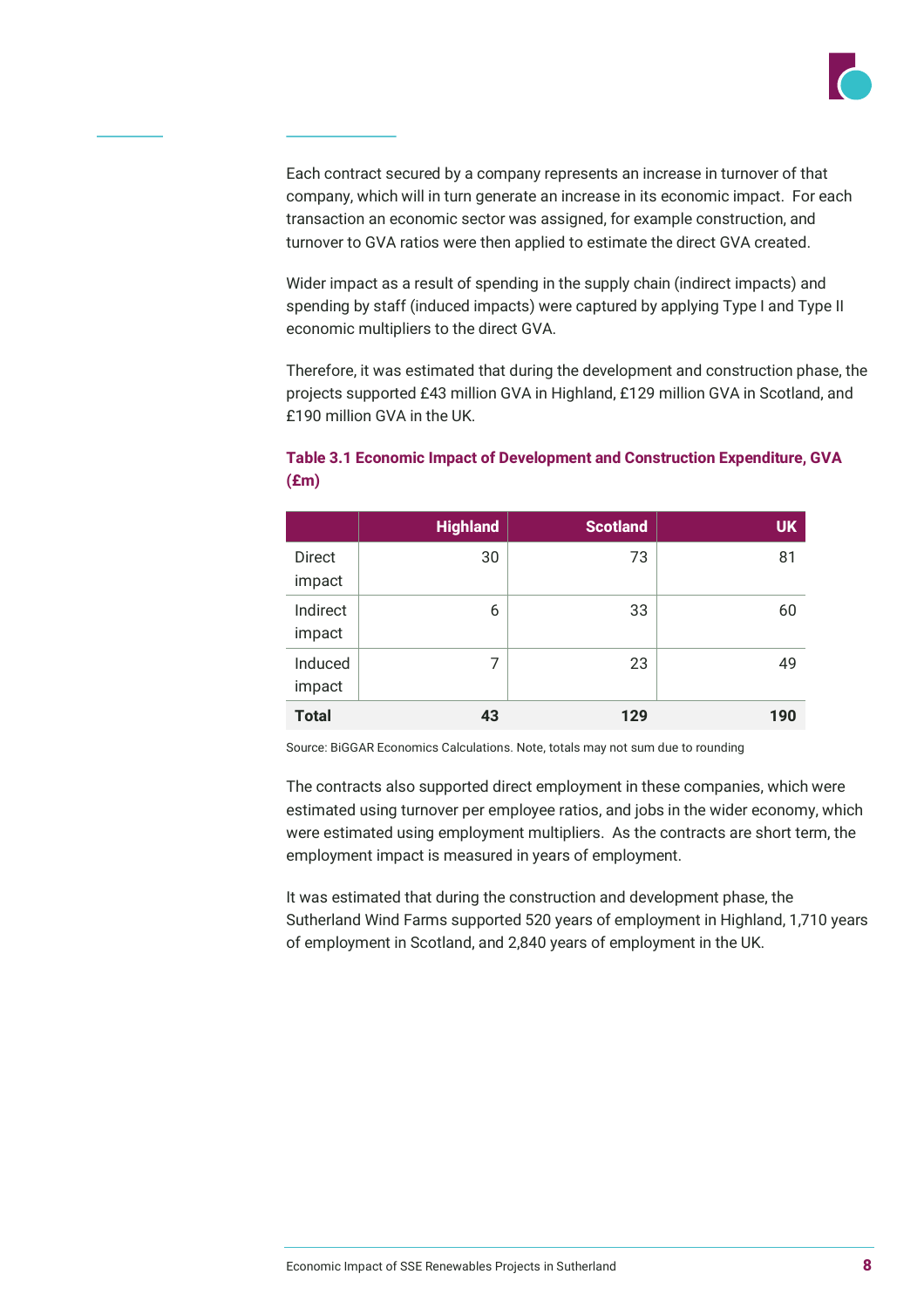

|                    | <b>Highland</b> | <b>Scotland</b> | <b>UK</b> |
|--------------------|-----------------|-----------------|-----------|
| Direct<br>impact   | 360             | 990             | 1,110     |
| Indirect<br>impact | 90              | 460             | 960       |
| Induced<br>impact  | 80              | 260             | 770       |
| <b>Total</b>       | 520             | 1,710           | 2,840     |

### **Table 3.2 Economic Impact of Construction and Development Expenditure, Employment (years of employment)**

Source: BiGGAR Economics Calculations. Note, totals may not sum due to rounding

## **3.2 Operational Impacts**

This section considers the long-term impact that will occur during the operational lifetimes of SSE Renewables' onshore wind farms in Sutherland.

SSE Renewables provided financial data and projections on each of the projects. This indicates that over the lifetimes of each project operational expenditures (OPEX) is expected to be £282 million, with

- OPEX at Strathy North Wind Farm of £115 million;
- OPEX at Achany Wind Farm of £55 million;
- OPEX at Gordonbush Wind Farm of £94 million; and
- OPEX at the Gordonbush Extension of £18 million.

As these impacts occur over a longer period of time, they are treated differently from the construction phase. As a result, the impacts are presented in three formats:

- average impact, which considers the average annual impact;
- undiscounted impact, which uses the gross figures provided by the financial analysis; and
- Net Present Value (NPV) impact, which applies a discount rate to the figures provided by the financial analysis.

### **3.2.1 Average Annual Operational Expenditure**

Over 25 years, the average annual operational expenditure was projected to be £12 million, with £5 million taking place in Highland, and £10 million taking place the UK, of which all is expected to be spent within Scotland.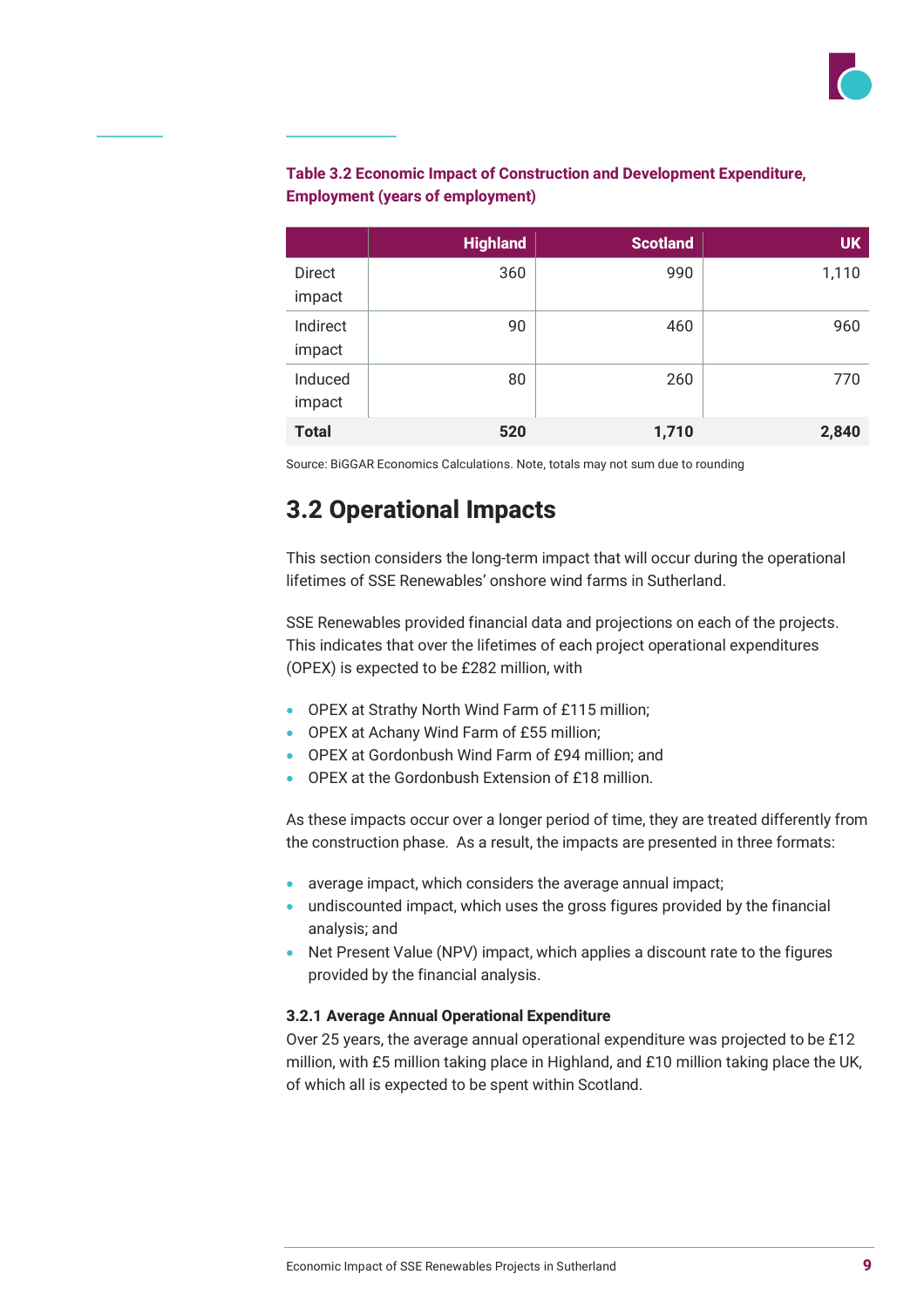

### **Table 3.3 Annual Operational Expenditure by Study Area (£m)**

|                 | <b>Highland</b> | <b>Scotland</b> | <b>UK</b> | <b>Total</b> |
|-----------------|-----------------|-----------------|-----------|--------------|
| Turnover        | 5               | 10              | 10        | 12           |
| Turnover<br>(%) | 45%             | 88%             | 88%       |              |
| Lifetime        | 127             | 247             | 247       | 282          |

Source: SSE Renewables/BiGGAR Economics Assumptions

Applying appropriate economic ratios and multipliers indicates that this expenditure could support £4 million GVA and 50 jobs annually in Highland, £8 million GVA and 120 jobs annually in Scotland, and £12 million GVA and 180 jobs annually in the UK $^5$ .

#### **---------------**

<sup>&</sup>lt;sup>5</sup> The economic impact in the UK is higher than that of Scotland because the companies included in the supply chain of the directly contracted companies and their staff will include those in England, Wales and Northern Ireland.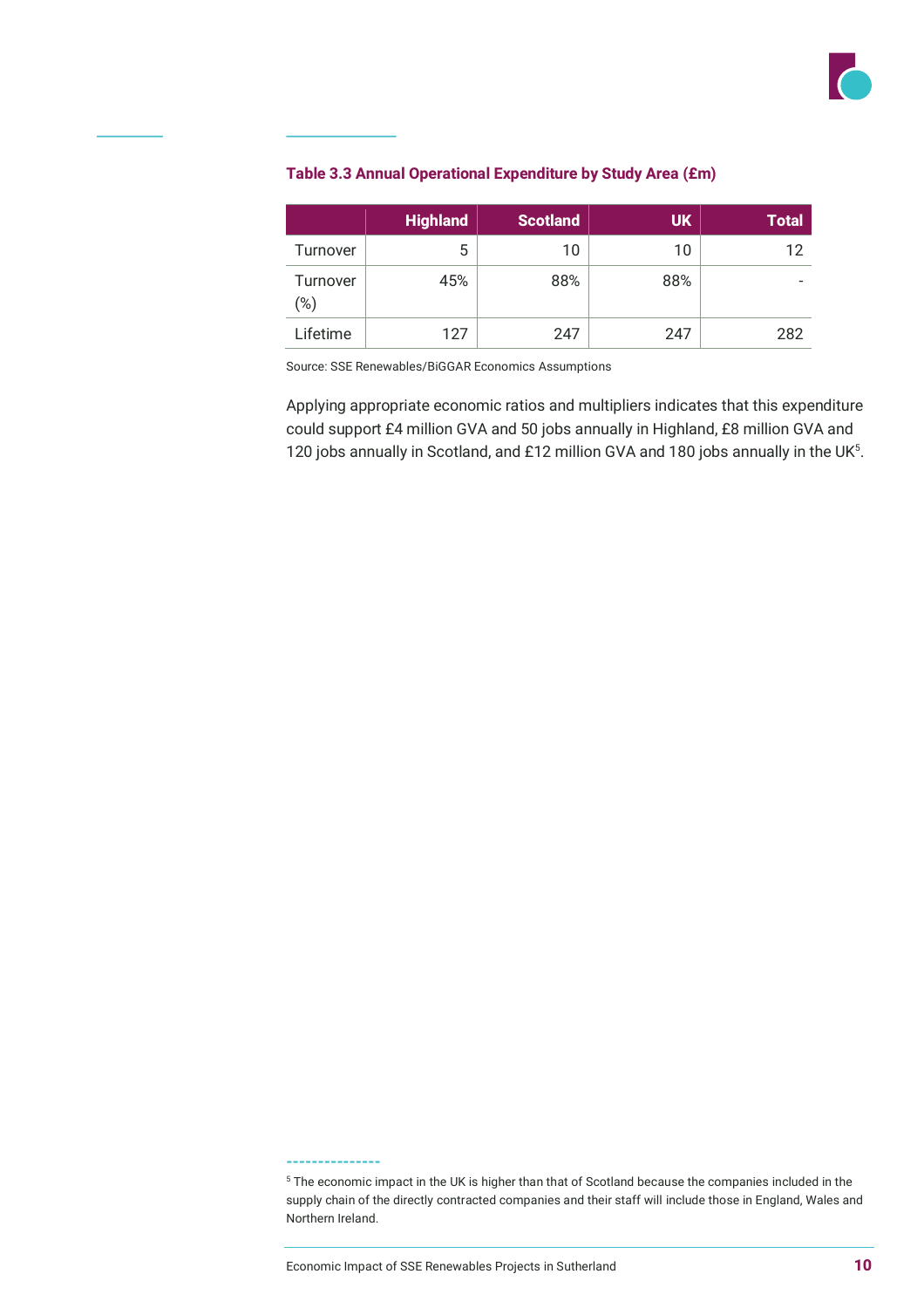



# **Melvich Hotel**

Demand for accommodation from workers on the Sutherland wind farms has enabled some accommodation providers to remain open during the winter season.

Melvich Hotel, based in the village of Melvich near the site of Strathy North Wind Farm, has been in operation since 1850 and has been run by Rob and Jo Wyke since 2007. The hotel has 13 beds and also operates a restaurant and public house. As an accommodation provider in the Highland area, the business is seasonal with the hotel closing in November and opening in late March/early April. Typically, two fulltime staff are employed during the winter months, increasing to four full-time and five part-time staff during the summer months.

During the two year construction phase of Strathy North Wind Farm, the hotel was the 'go to' provider for many contractors coming to the site. This led to increased occupancy rates, particularly in the shoulder seasons of spring and autumn, and the hotel was able to remain fully open through two winter seasons. Other accommodation providers, in the area, such as Bettyhill Hotel and self-catering providers, also benefitted from increased business visitors. There has been continuing activity supported as SSE Renewables develops the neighbouring Strathy South Wind Farm.

**The business from the construction workers of Strathy North provided employment for four full time members of staff at Melvich Hotel.** 

As a part of the wider community, the hotel has also benefitted from wider benefits supported by the wind farm, such as improvements in the road network, which provide a safe, high-quality road for walking and cycling, and investments supported by the community benefit fund. This has included Melvich Harbour improvements, general tourism improvements and promotional material for the North Coast 500, which has generated a significant boost in tourism activity and occupancy rates since it was launched in 2015.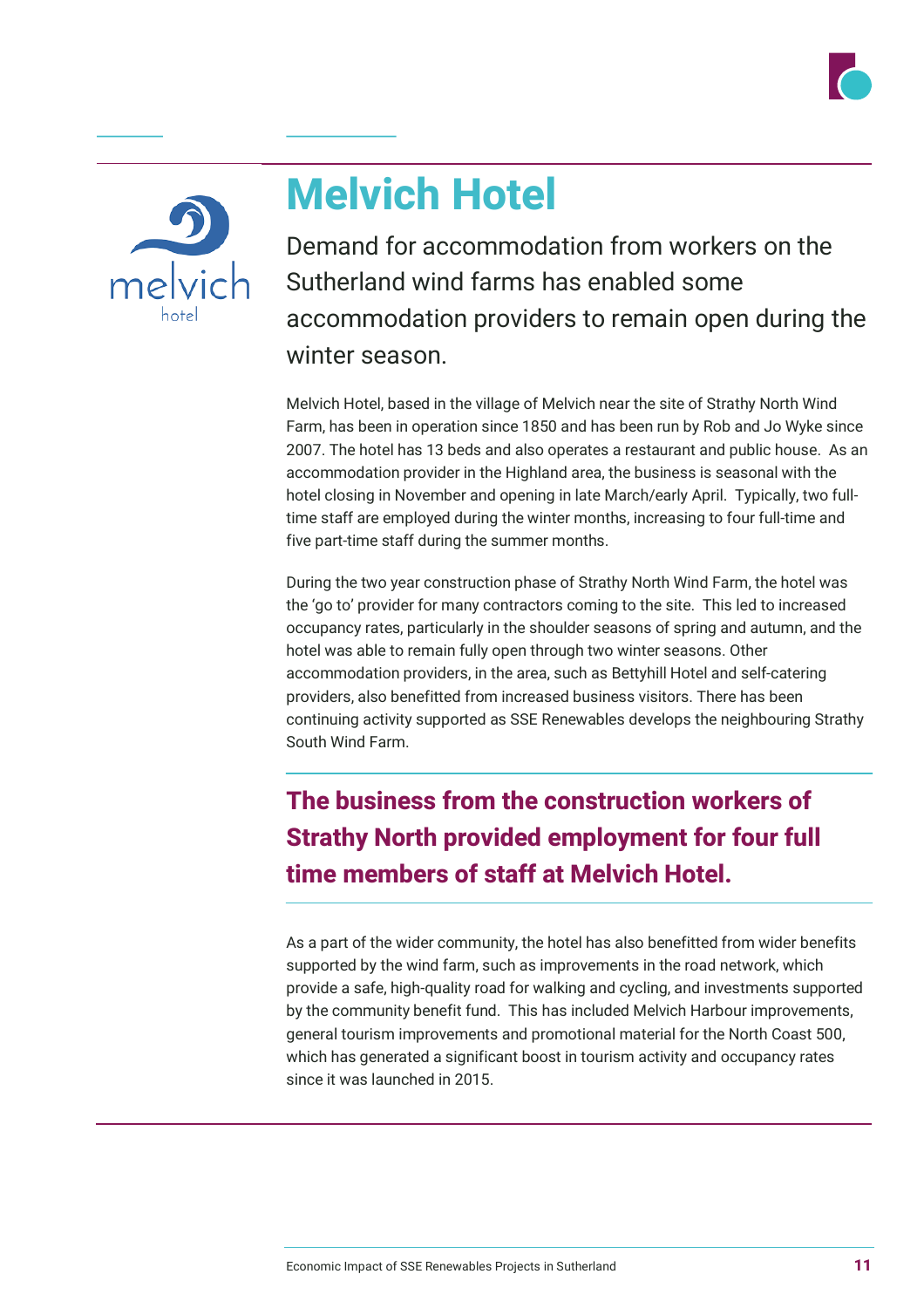

|                    | <b>Highland</b> | <b>Scotland</b> | <b>UK</b> |
|--------------------|-----------------|-----------------|-----------|
| Direct<br>impact   | 3               | 6               | 6         |
| Indirect<br>impact | <1              | 1               | 3         |
| Induced<br>impact  | <1              | 1               | 4         |
| <b>Annual</b>      | 4               | 8               | 12        |
| Lifetime           | 88              | 198             | 294       |

### **Table 3.4 Economic Impact of Annual Operational Expenditure, GVA (£m)**

Source: BiGGAR Economics Calculations. Note, totals may not sum due to rounding

#### **Table 3.5 Economic Impact of Annual Operational Expenditure, Employment (jobs)**

|                    | <b>Highland</b> | <b>Scotland</b> | <b>UK</b> |
|--------------------|-----------------|-----------------|-----------|
| Direct<br>impact   | 40              | 80              | 80        |
| Indirect<br>impact | ~10             | 20              | 40        |
| Induced<br>impact  | 10              | 20              | 60        |
| <b>Annual</b>      | 50              | 120             | 180       |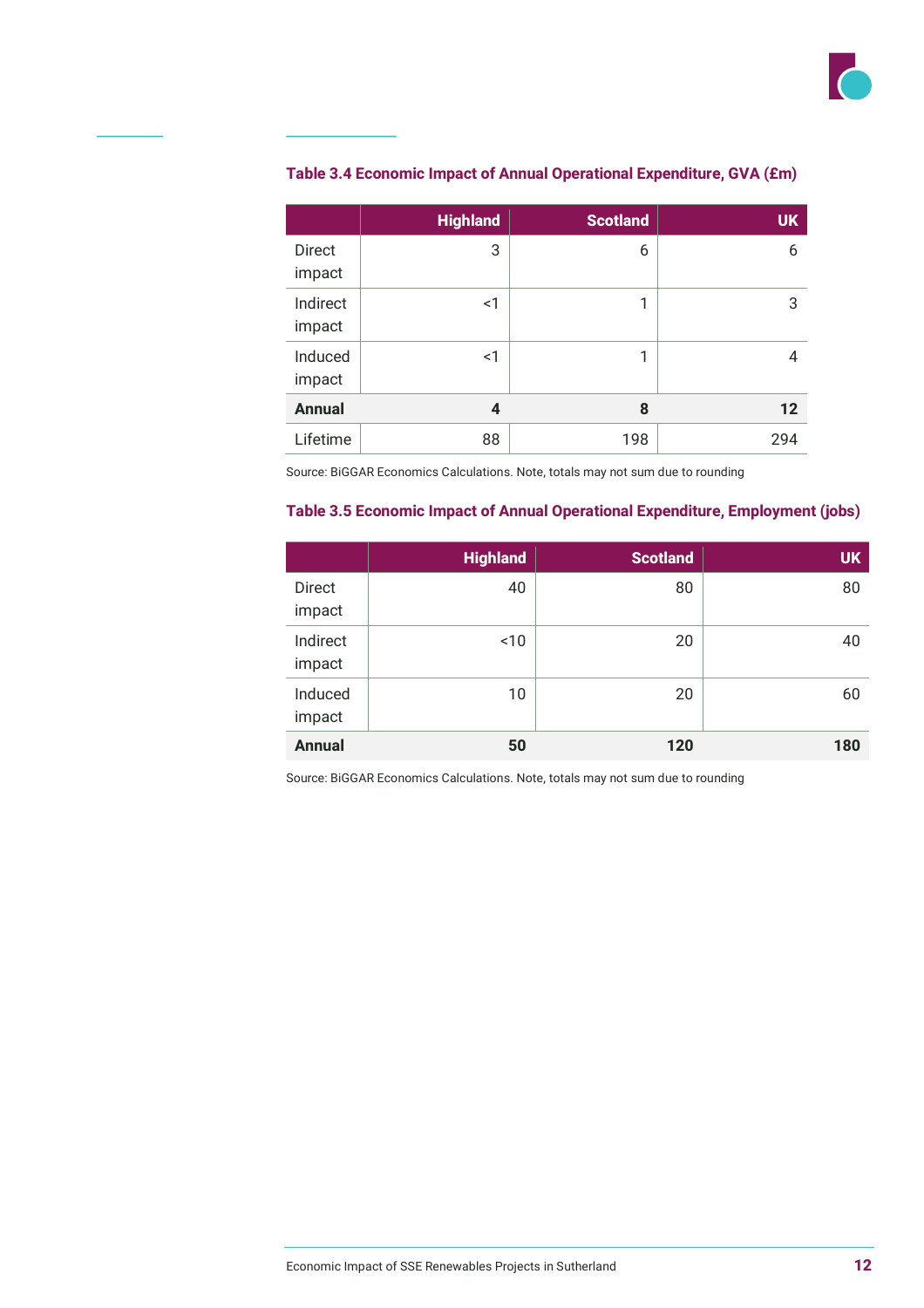



# **Highland Hydroseeding**

A landscaping business based in Forss, near Thurso, has added onshore wind farms to its list of specialisms.

Highland Hydroseeding is a groundcare and landscaping business based in Caithness, which was established in 1988. The company has five full-time employees, including a father and son team, and also employs contractors for bigger contracts.

The company worked on the Strathy North Wind Farm during the construction phase, and the contract included hydroseeding (applying a mix of seed, water and fibre mulch) a large area to prevent soil and peat erosion, with a seed mix specified by NatureScot (Formerly SNH) as part of the application process. The work was carried out over a season, with typically 3 or 4 employees working on it at a time.

In addition to the work during the construction period, Highland Hydroseeding has also secured landscaping contracts for the maintenance of the substation that serves Strathy North Wind Farm.

# **"I think [SSE's] investment up north has been really good and I appreciate that they're employing local people when they can"**

Developing a relationship with RJ McLeod and SSE has been important in securing additional work for the company. Strathy North Wind Farm was the first onshore wind project that Highland Hydroseeding had worked on and it has since worked on a number of other wind farms, including SSE Renewables' Stronelairg Wind Farm and Greencoat's Tom nan Clach Wind Farm, and is discussions about providing reinstating for the Gordonbush Extension.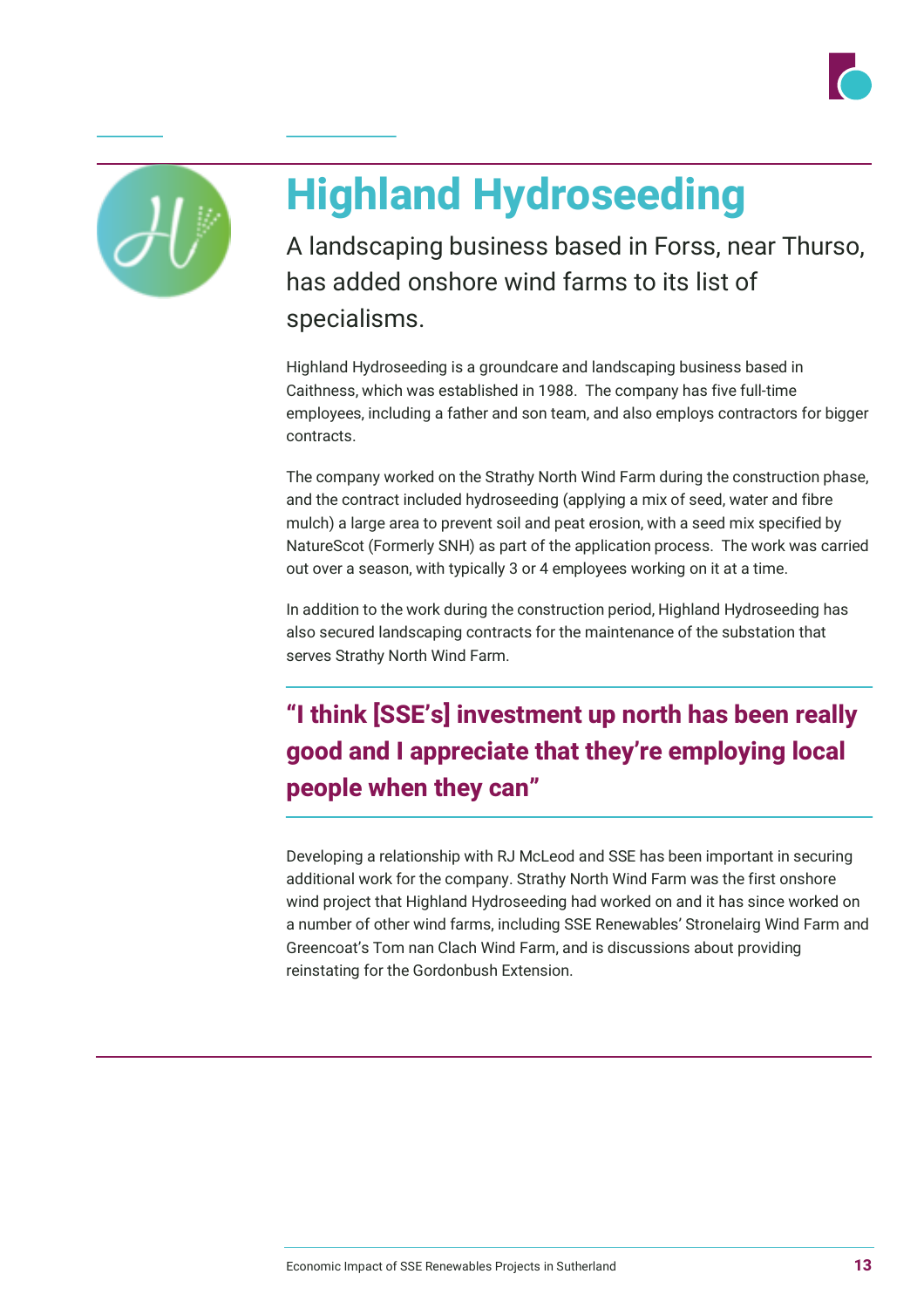

#### **3.2.2 Net Present Value Impact**

Over 25 years, the NPV of operational expenditure was projected to be £204 million, with £92 million taking place in Highland, and £180 million taking place the UK, of which all is expected to be spent within Scotland.

#### **Table 3.6 NPV Operational Expenditure by Study Area (£m)**

|                     | <b>Highland</b> | <b>Scotland</b> | UK  | <b>Total</b> |
|---------------------|-----------------|-----------------|-----|--------------|
| Turnover            | 92              | 179             | 179 | 204          |
| Turnover<br>$(\% )$ | 45%             | 88%             | 88% |              |

Source: SSE Renewables/BiGGAR Economics Assumptions

Applying appropriate economic ratios and multipliers indicates that this expenditure could support £64 million GVA in Highland, £145 million GVA in Scotland, and £212 million GVA in the UK.

#### **Table 3.7 NPV Economic Impact of Operational Expenditure, GVA (£m)**

|                    | <b>Highland</b> | <b>Scotland</b> | <b>UK</b> |
|--------------------|-----------------|-----------------|-----------|
| Direct<br>impact   | 51              | 101             | 101       |
| Indirect<br>impact | 4               | 21              | 41        |
| Induced<br>impact  | 8               | 23              | 71        |
| <b>Total</b>       | 64              | 145             | 212       |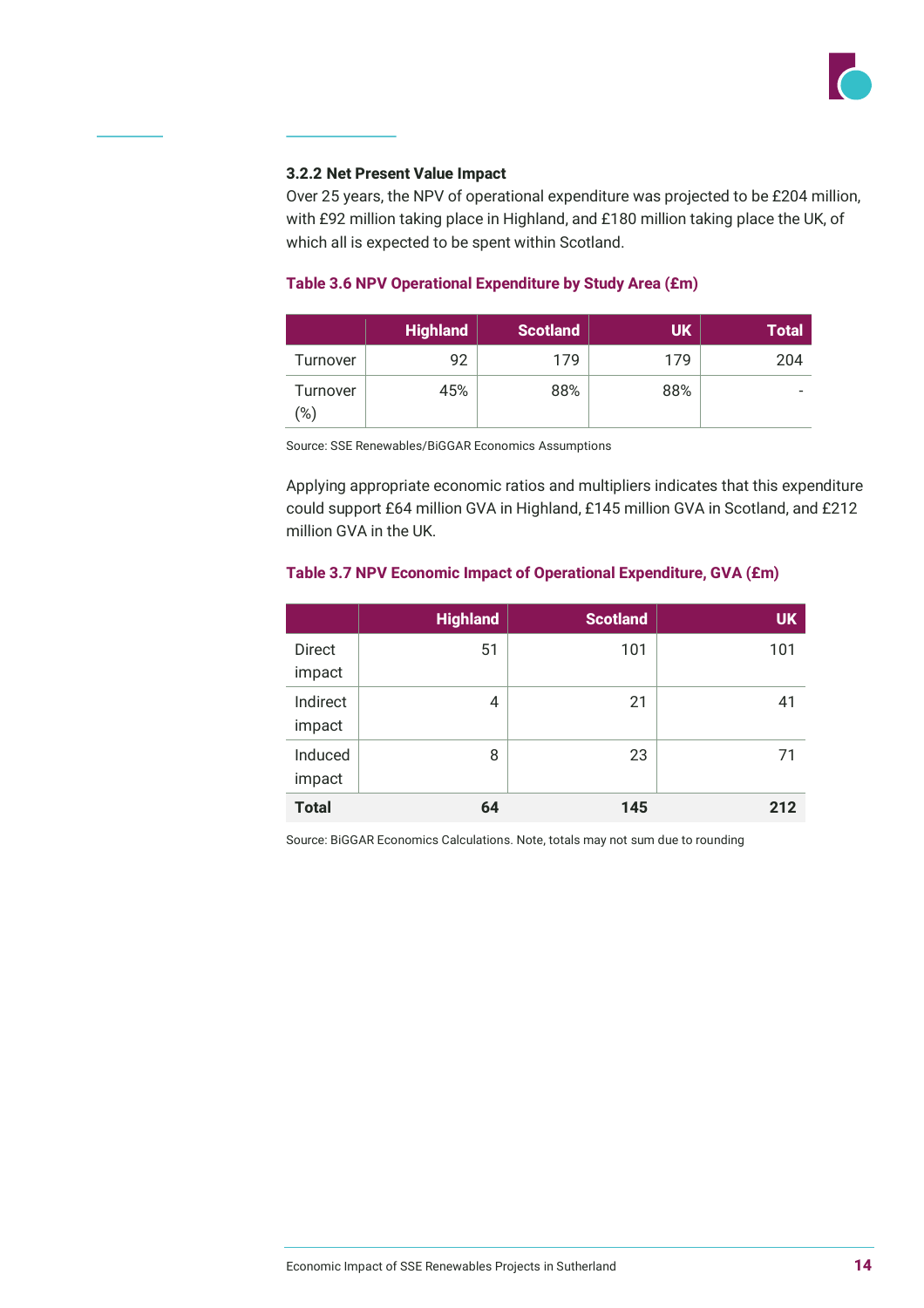



# **Waverley Engineering**

The Golspie based contractor has been able to provide multiple services to SSE Renewables in **Sutherland** 

Waverley Engineering is a construction contractor, plant supplier and commercial repair company based in Golspie. It employs between 5 and 10 people depending on demand, including apprentices.

Waverley Engineering was contracted to work on the construction phase of Achany Wind Farm, Strathy North Wind Farm and Gordonbush Wind Farm, and is currently working on the Gordonbush Extension. The company has provided a range of services, such as landscaping, enabling works and leasing equipment. The construction phases of these projects have been a significant source of activity, with typically 2-3 employees on site.

The company also undertakes ongoing operation and maintenance contracts for Achany Wind Farm and Gordonbush Wind Farm, which includes landscaping, road repairs, drainage, plate testing and snow clearance.

Gordonbush Wind Farm was also important as it was the first project with RJ McLeod, which has since proven a productive long-term relationship, as well as strengthening their relationship with SSE Renewables. In addition, Gordonbush Wind Farm was the first onshore wind project that the company had worked on, and it has since worked on a number of wind farms, often with RJ McLeod, outside of Sutherland, including SSE Renewables' Stronelairg Wind Farm and ScottishPower Renewable's Beinn Tharsuin Wind Farm. These projects have supported the company's growth, and provided a base for working on projects as far afield as Aberdeen.

In addition to working directly on these onshore wind farms, Waverley Engineering has also been involved in projects that have been funded by these wind farms' community benefit funds that have been established in the area. This included Golspie Community Council's £29,000 project to upgrade the Big Burn walk to make it more accessible for disabled and pushchair users. The project was part funded by the Gordonbush Wind Farm Community Benefit Fund.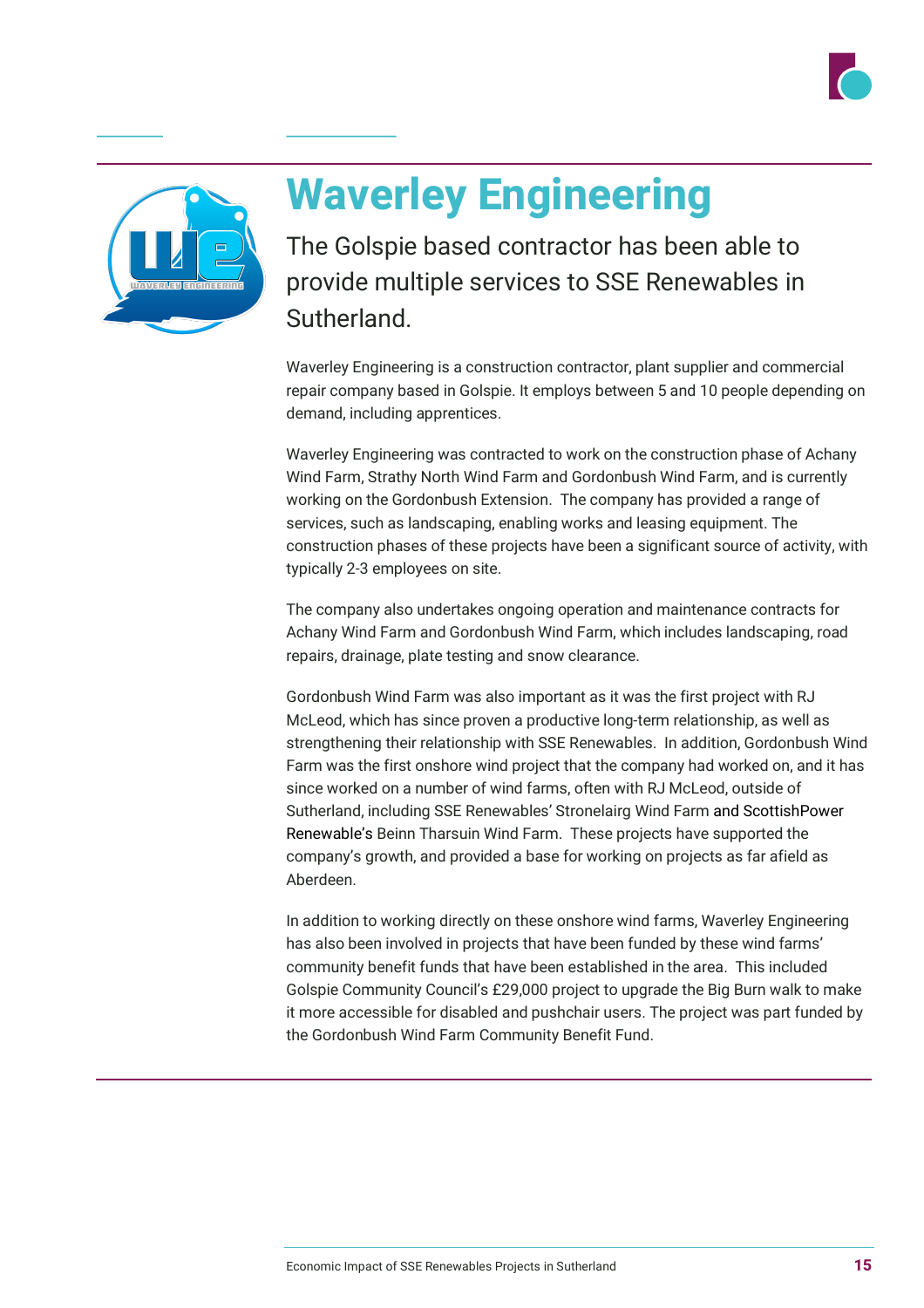

## **3.3 Summary of the Economic Impact**

The total expenditure associated with the Sutherland Wind Farms, including DEVEX, CAPEX, and OPEX is expected to be £644 million. Of this:

- £201 million (31%) are expected to be secured in Highland,
- £412 million (64%) is expected to be secured in Scotland, and
- £429 million (67%) is expected to be secured in the UK.

As can be seen in Table 3.8 the main opportunity for the local areas is operations and maintenance.

|              | <b>Highland</b> | <b>Scotland</b> | <b>UK</b> | <b>Total</b> |
|--------------|-----------------|-----------------|-----------|--------------|
| DEVEX/CAPEX  | 74              | 165             | 182       | 362          |
| <b>OPEX</b>  | 127             | 247             | 247       | 282          |
| <b>TOTEX</b> | 201             | 412             | 429       | 644          |
| Total (%)    | 31%             | 64%             | 67%       |              |

#### **Table 3.8 Total Expenditure: Turnover by Study Area (£m)**

Source: BiGGAR Economics Calculations. Note, totals may not sum due to rounding

# **£201 million is expected to be spent in the Highland Council Area as a result of these wind farms over their lifetime**

Over the lifetime of the wind farm, total expenditure associated with these contracts is expected to support:

- £131 million GVA in Highland;
- £327 million GVA in Scotland; and
- £485 million GVA in the UK.

#### **Table 3.9 Total Expenditure: Economic Impact, GVA (£m)**

|              | <b>Highland</b> | <b>Scotland</b> | UK  |
|--------------|-----------------|-----------------|-----|
| DEVEX/CAPEX  | 43              | 129             | 190 |
| <b>OPEX</b>  | 88              | 198             | 295 |
| <b>TOTEX</b> | 131             | 327             | 485 |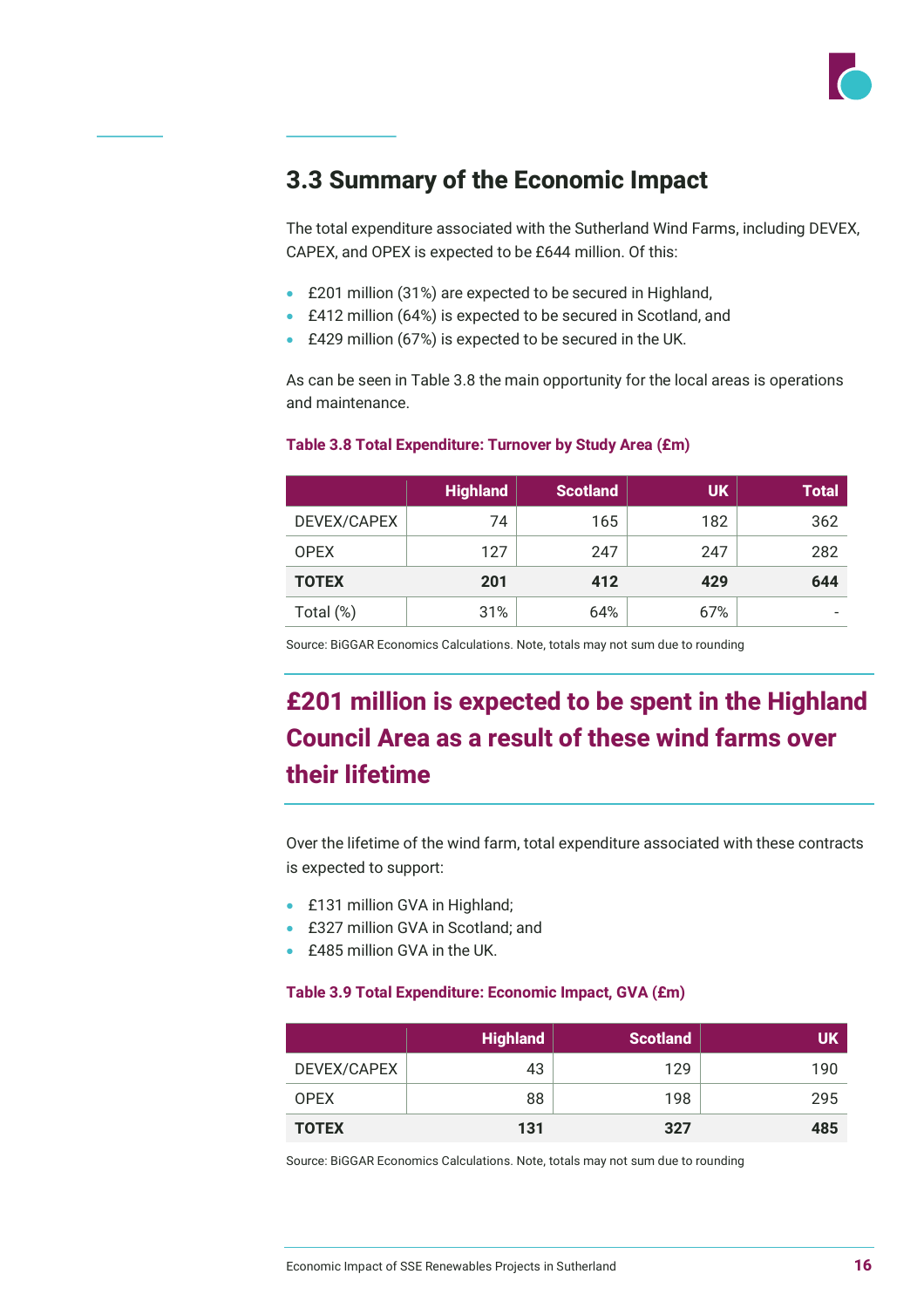

# **4. Appendix A – Economic Impact Methodology**

This section gives a detailed discussion of the methodology used to estimate the economic impact of the Sutherland Wind Farms.

## **4.1 Metrics of Assessment**

The primary metrics of assessment used in this report are:

- Gross Value Added (GVA) this is a measure of economic value added by an organisation or industry. It is typically estimated by subtracting the non-staff operational costs from the revenues of an organisation; and
- years of employment this is a measure of the employment which is equivalent to one person being employed for an entire year and is typically used when considering short-term employment impacts, such as those associated with construction and infrastructure projects; and
- Jobs this is a measure of employment which considers the headcount employment in an organisation or industry.

In addition, in some instances where impacts are expected to occur over a number of years, a discount rate has been applied. This allows impacts that occur sooner to be valued more highly than impacts that occur in the future, a concept known as time preference. In this instance a discount rate of 3.5% has been chosen, which is in line with the UK Government's Green Book $^6$ .

# **4.2 Types of Impact**

**---------------**

Impacts have been measured across three different project stages: development expenditure (DEVEX), capital expenditure (CAPEX) and operational expenditure (OPEX). DEVEX and CAPEX have already occurred (or will occur in the very near future), and OPEX is expected to occur in the over the 25-year operational lifetimes of the wind farms

There are three significant types of economic impact associated with the wind farms:

 $\bullet$  direct impact – this is the direct impact associated with Tier 1 suppliers, which will include employing and paying staff, and generating profits;

<sup>&</sup>lt;sup>6</sup> HM Treasury (2018), The Green Book: Central Government Guidance on Appraisal and Evaluation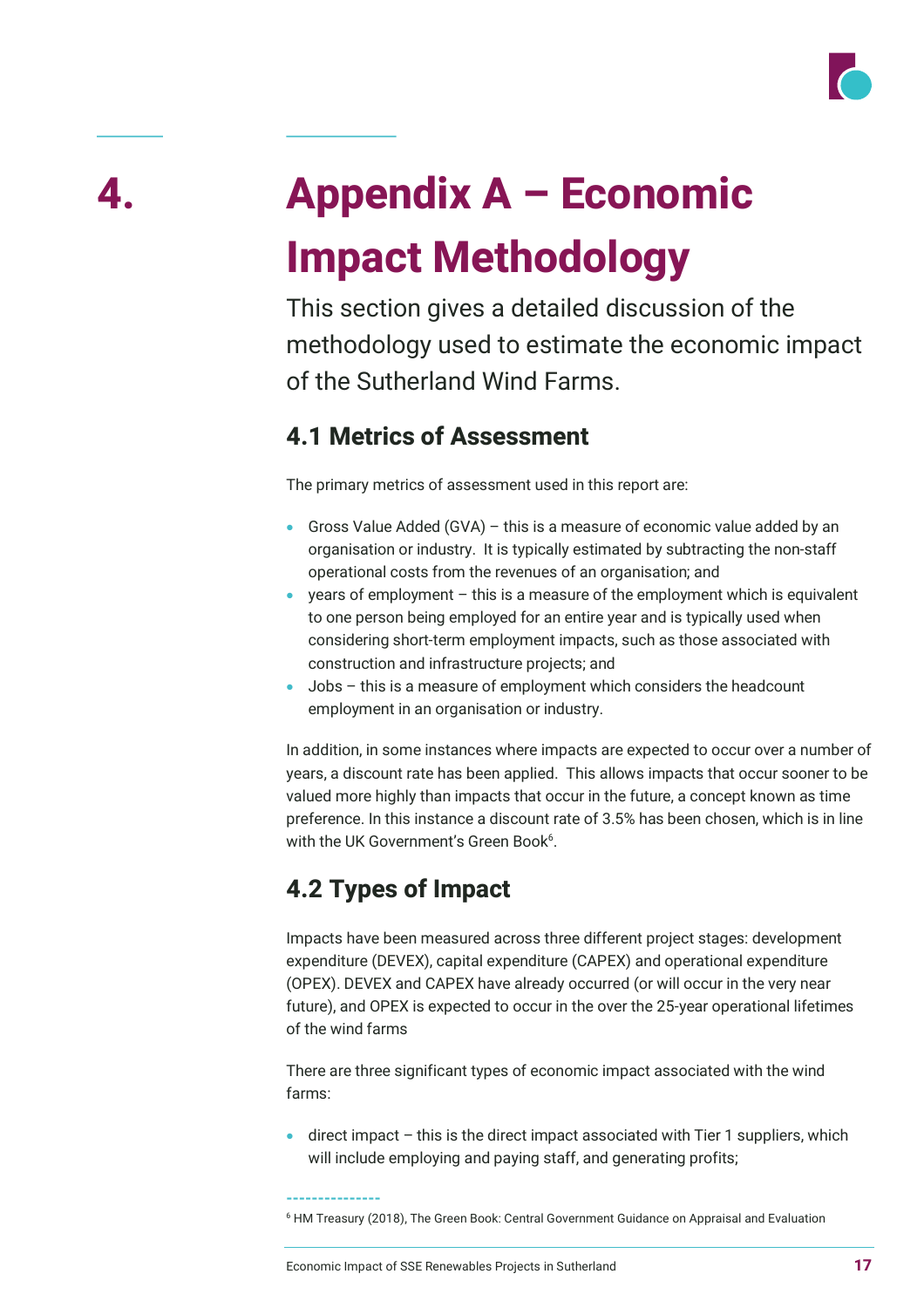

- indirect impact  $-$  this is the impact associated with spending in the supply chain of Tier 1 suppliers; and
- induced impact this is the impact associated with staff spending their wages in the wider economy.

This approach captures the economic activity that may not be immediately identifiable as deriving from the wind farms. For example, if a hotel receives a significant level of custom for half a year from contractors working on Strata wind farm, then the jobs supported in this time at the hotel will be captured in this model. These will be in addition to the direct jobs of the contractors. Similarly, if the wind farm procured the services of a helicopter rental company, the helicopter pilot would be included in the jobs impact. A proportion of a mechanics job, who was paid to maintain the helicopter would also be included in this model.

## **4.3 Input-Output Modelling**

#### **4.3.1 Study Areas**

The study areas considered as part of this report are:

- Highland, which is the Highland Council Area;
- Scotland; and
- the UK.

The impacts in this study are reported inclusively unless otherwise stated. Therefore, the figures given for the impact in Scotland include the impact in Highland, and the impact for the UK include the impact in Scotland.

### **4.3.2 Development Expenditure (DEVEX) and Capital Expenditure (CAPEX)**

The first part of the Input-Output modelling exercise was to establish the inputs. This was the cost of each contract, and this data was provided by SSE Renewables, which managed the project. In some instances where data was not available at a more granular level industry averages, based on studies by BiGGAR Economics<sup>78</sup> were used to inform the split by type of contract. As well as representing a cost to the developer, these transactions represent an increase in turnover to the company providing the service, supporting economic activity.

Each transaction was categorised as being either UK or non-UK, and if the contractor was based in the UK it was also considered whether the impact was Scottish or non-Scottish. In some instances, where the supplier is based abroad but a portion of the economic activity is likely to occur in either of the study areas, an assumption was made about the proportion of the contract that might occur in Scotland or the UK.

Transactions were then categorised to one of the sectors used by the Scottish and UK Governments in official statistics, e.g. construction, mining support services,

#### **---------------**

<sup>7</sup> BiGGAR Economics (2012), Onshore Wind – Direct and Wider Impacts

<sup>8</sup> BiGGAR Economics (2015), Onshore Wind – Economic Impacts in 2014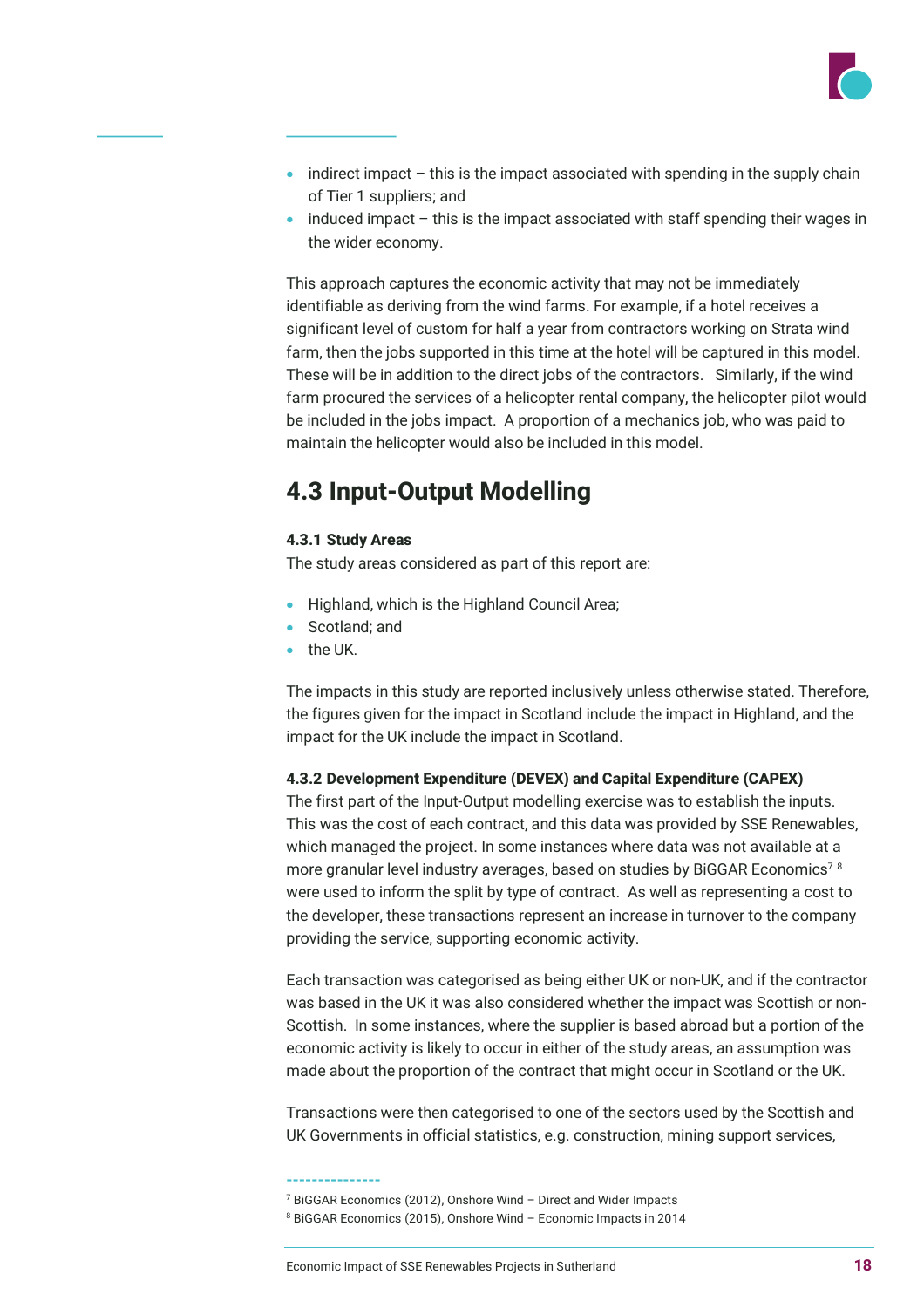

architectural and engineering services etc. These sectors were used as the basis for estimating GVA and employment impacts. Information on turnover, GVA and employment is sourced from the UK Annual Business Survey (ABS), which is published by the Office for National Statistics (ONS)<sup>9</sup>.

For each sector GVA can be presented as a % of turnover and therefore, in order to estimate the direct GVA impact, turnover is multiplied by GVA/turnover. Similarly, to estimate the direct employment impacts turnover in each contract is divided by turnover/employee in the relevant sector.

This is demonstrated in Figure 4-1.

#### **Figure 4-1 Direct Impact**



As well as the direct GVA and employment impacts, there will also be indirect and induced impacts associated with spending in the wider supply chain and employee's expenditure. These impacts were estimated by applying sector-specific Type I (indirect) and Type II (indirect and induced) multipliers to the direct impact. These multipliers were sourced from the ONS<sup>10</sup> and the Scottish Government<sup>11</sup>.

This is demonstrated in Figure 4-2 and Figure 4-3.

#### **Figure 4-2 Indirect Impact**



#### **---------------**

- $9$  Office for National Statistics (2020), Annual Business Survey 2018 Revised Results
- <sup>10</sup> ONS (2018), UK Input-Output Tables 2015
- <sup>11</sup> Scottish Government (2020), Input-Output Tables 2017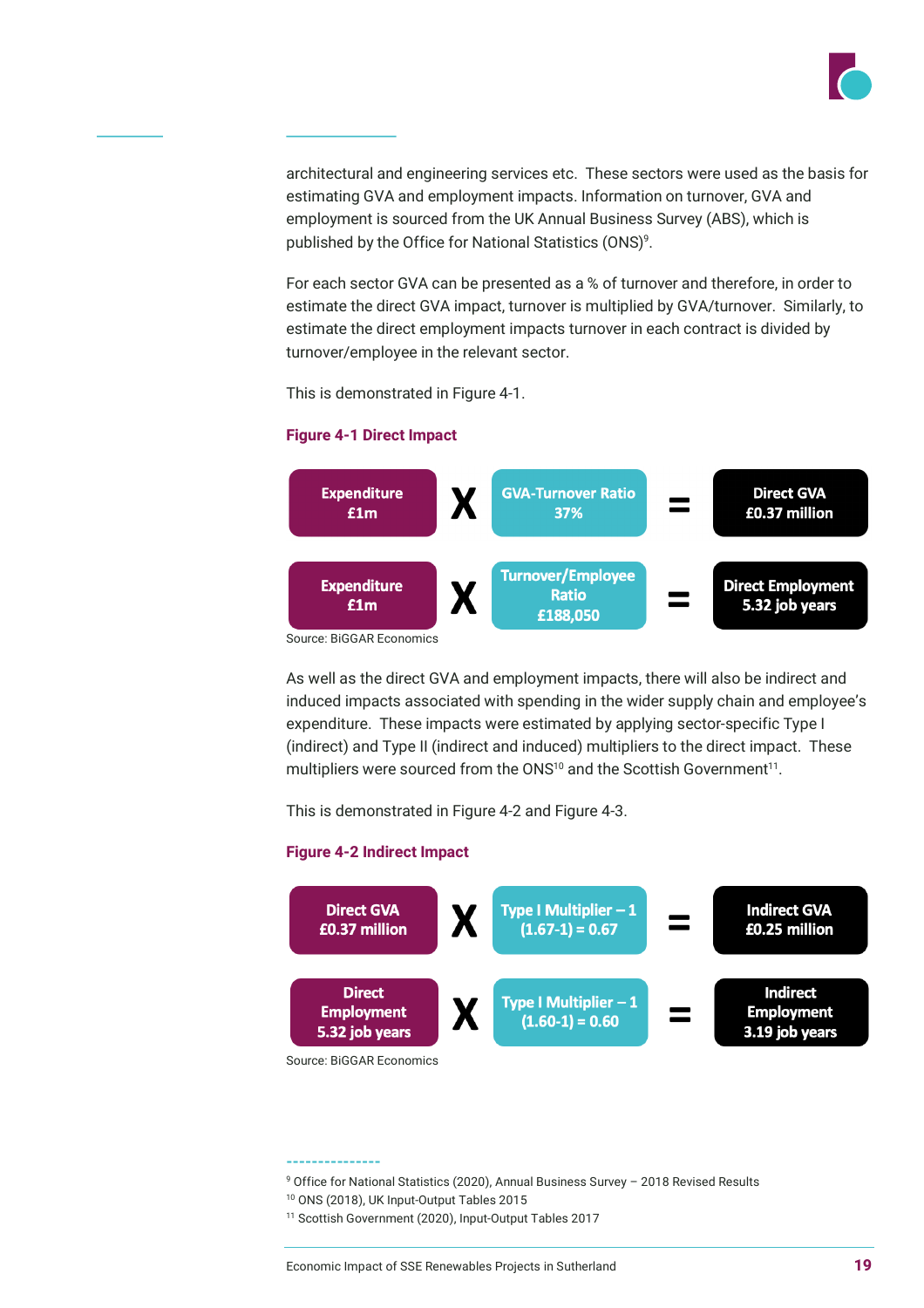

#### **Figure 4-3 Induced Impact**



The total GVA and employment impacts of the projects are the direct impacts, added to the indirect and induced impacts (Figure 4-4).

#### **Figure 4-4 Total Impact**



Source: BiGGAR Economics

### **4.3.3 Operational Expenditure (OPEX)**

As with the DEVEX and CAPEX, it was first necessary to establish the costs of operating the developments, which were projected over a 25 year period. The basis of this was an internal financial modelling exercise at SSE Renewables, which considered components of spending such as operational costs and insurance.

A proportion of each category of spend was assumed to take place either in Scotland or the UK, and each category was assigned to one of the sectors. Direct GVA and employment impacts, as well as indirect and induced impacts, were then estimated using the same method as outlined.

#### **4.3.4 Net Present Value**

**---------------**

The long-term impacts are represented in terms of their net present value (NPV). This is an adjustment made to impacts that will be realised in the future to reflect that benefits realised in the future are valued less than those realised in the present.

To reflect this, impacts which are expected to be realised in the future are discounted at a rate of 3.5% has been chosen, which is in line with the UK Government's Green Book<sup>12</sup>. This is applied to all impacts that will occur after the 2019/20 financial year.

<sup>12</sup> HM Treasury (2018), The Green Book: Central Government Guidance on Appraisal and Evaluation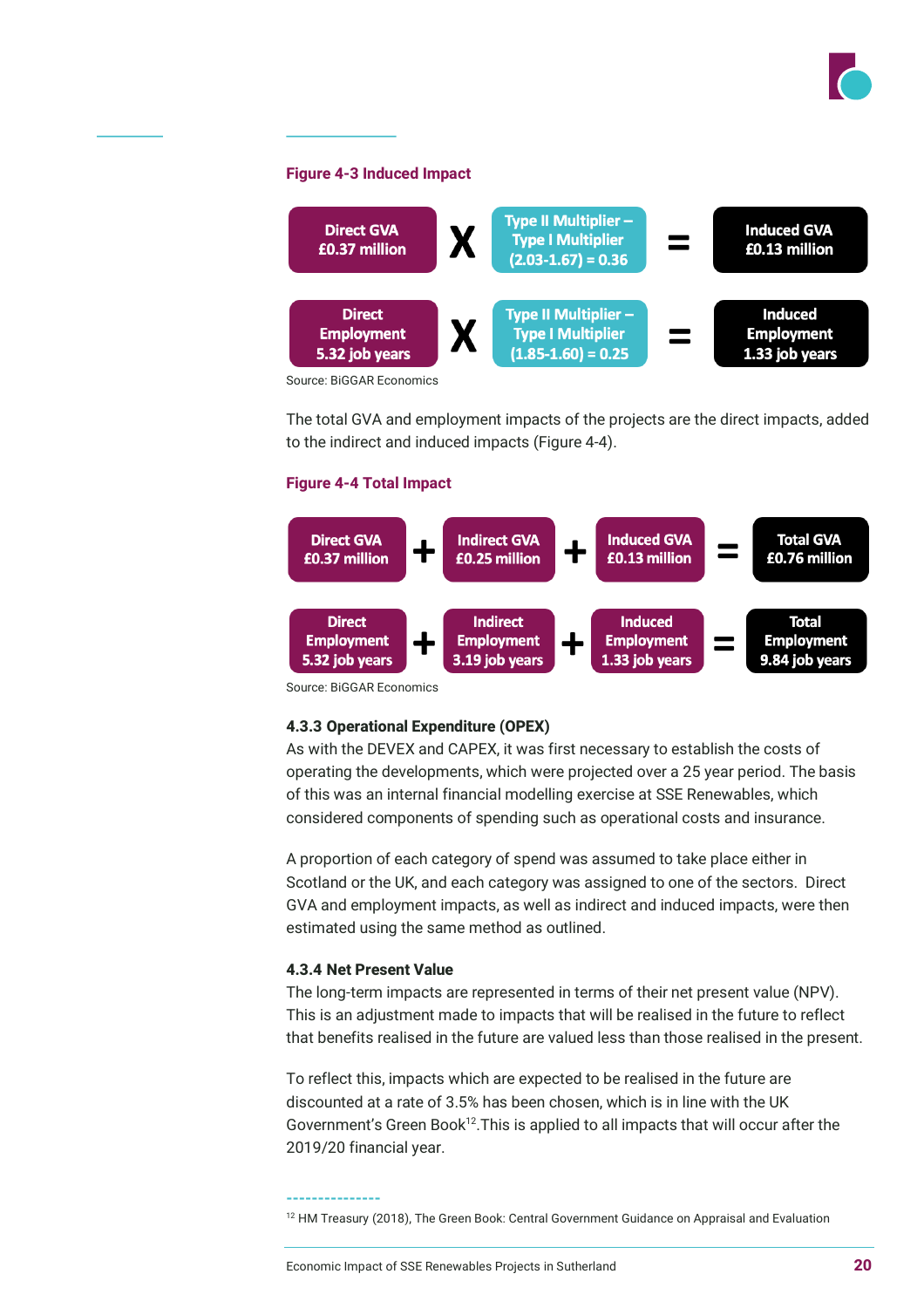

# **5. Appendix B – Consultations**

Below is the list of people consulted as part of the consultation process, as well as their role and organisation.

### **Table 5.1 Consultations**

| <b>Consultee</b>      | <b>Role</b>                            | <b>Organisation</b>                                    |
|-----------------------|----------------------------------------|--------------------------------------------------------|
| <b>Rod Crawford</b>   | Project Manager                        | <b>SSF Renewables</b>                                  |
| <b>Richard Gordon</b> | Director                               | <b>Waverley Engineering</b>                            |
| lan Gunn              | Director                               | Gunn                                                   |
| Donald MacDonald      | Director                               | <b>Highland Hydroseeding</b>                           |
| Duncan MacKay         | Sole trader                            |                                                        |
| Fiona Morrison        | Community Investment<br>Manager        | <b>SSF Renewables</b>                                  |
| <b>Charles Murray</b> | Director                               | <b>Charles Murray</b><br><b>Agricultural Engineers</b> |
| Angela Rae            | Agent                                  | RJ McLeod                                              |
| Michael Smith         | <b>Business Development</b><br>Manager | <b>MM Miller</b>                                       |
| David Turney          | Site Supervisor                        | <b>SSE Renewables</b>                                  |
| Jo Wyke               | Director                               | <b>Melvich Hotel</b>                                   |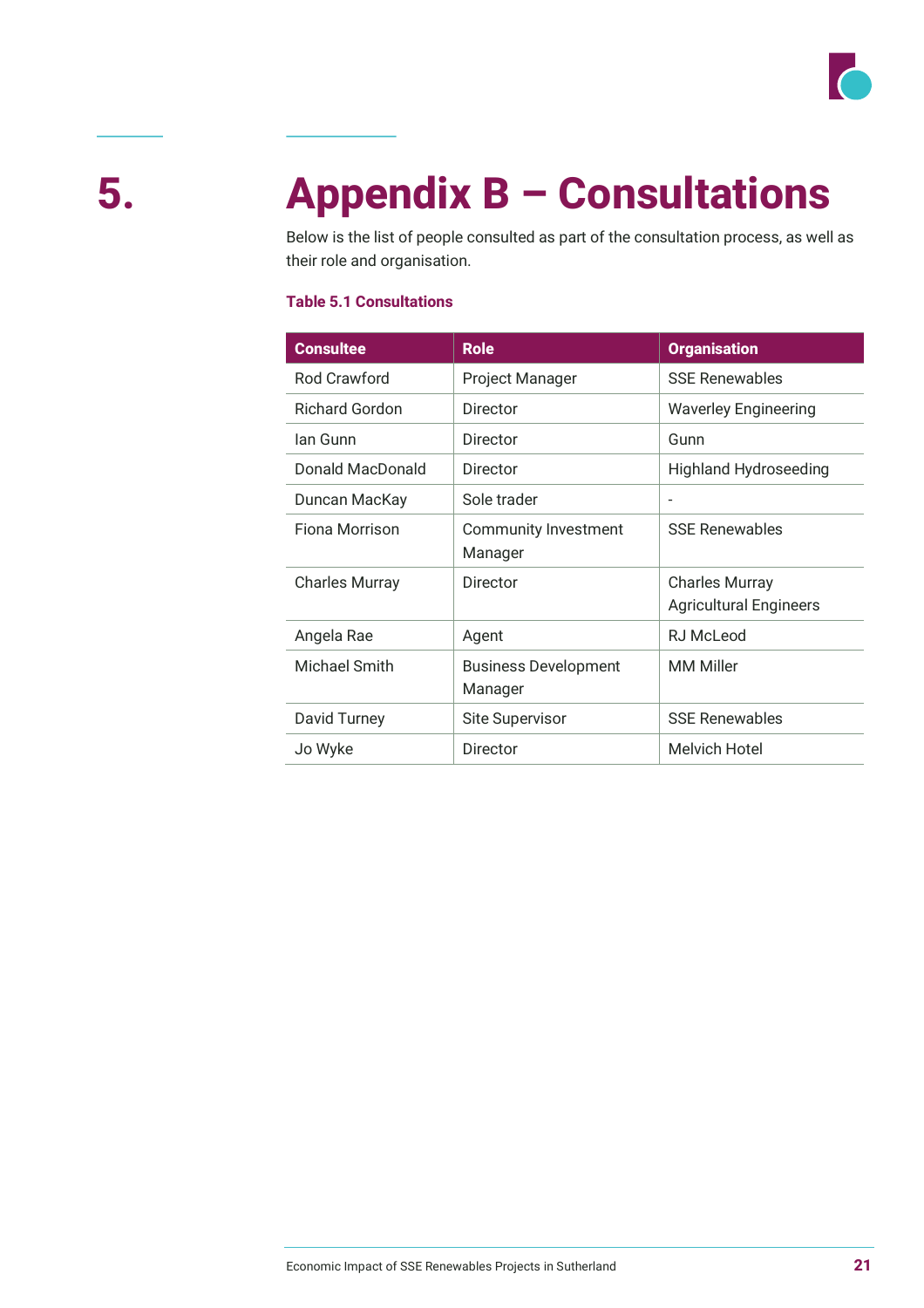

# **6. Appendix C – Project Impacts**

This appendix presents the impacts of each of the four projects individually.

## **6.1 Strathy North Wind Farm**

It is expected that the total expenditure associated with the DEVEX/CAPEX and OPEX of the Strathy North Wind Farm would be £234 million, of which:

- £75 million is expected to be secured in Highland (32%);
- £163 million is expected to be secured in Scotland (70%); and
- £168 million is expected to be secured in UK (72%).

### **Table 6.1 Strathy North Wind Farm: Total Expenditure - Turnover by Study Area (£m)**

|              | <b>Highland</b> | <b>Scotland</b> | <b>UK</b> | <b>Total</b> |
|--------------|-----------------|-----------------|-----------|--------------|
| DEVEX/CAPEX  | 23              | 62              | 67        | 119          |
| <b>OPEX</b>  | 52              | 101             | 101       | 115          |
| <b>TOTEX</b> | 75              | 163             | 168       | 234          |
| Total (%)    | 32%             | 70%             | 72%       |              |

Source: BiGGAR Economics Calculations. Note, totals may not sum due to rounding

Over the lifetime of the wind farm, total expenditure associated with these contracts is expected to support:

- £49 million GVA in Highland;
- £129 million GVA in Scotland: and
- £199 million GVA in UK.

## **Table 6.2 Strathy North Wind Farm: Total Expenditure – Economic Impact, GVA (£m)**

|              | <b>Highland</b> | <b>Scotland</b> | UK  |
|--------------|-----------------|-----------------|-----|
| DEVEX/CAPEX  | 14              | 49              | 76  |
| <b>OPEX</b>  | 35              | 80              | 123 |
| <b>Total</b> | 49              | 129             | 199 |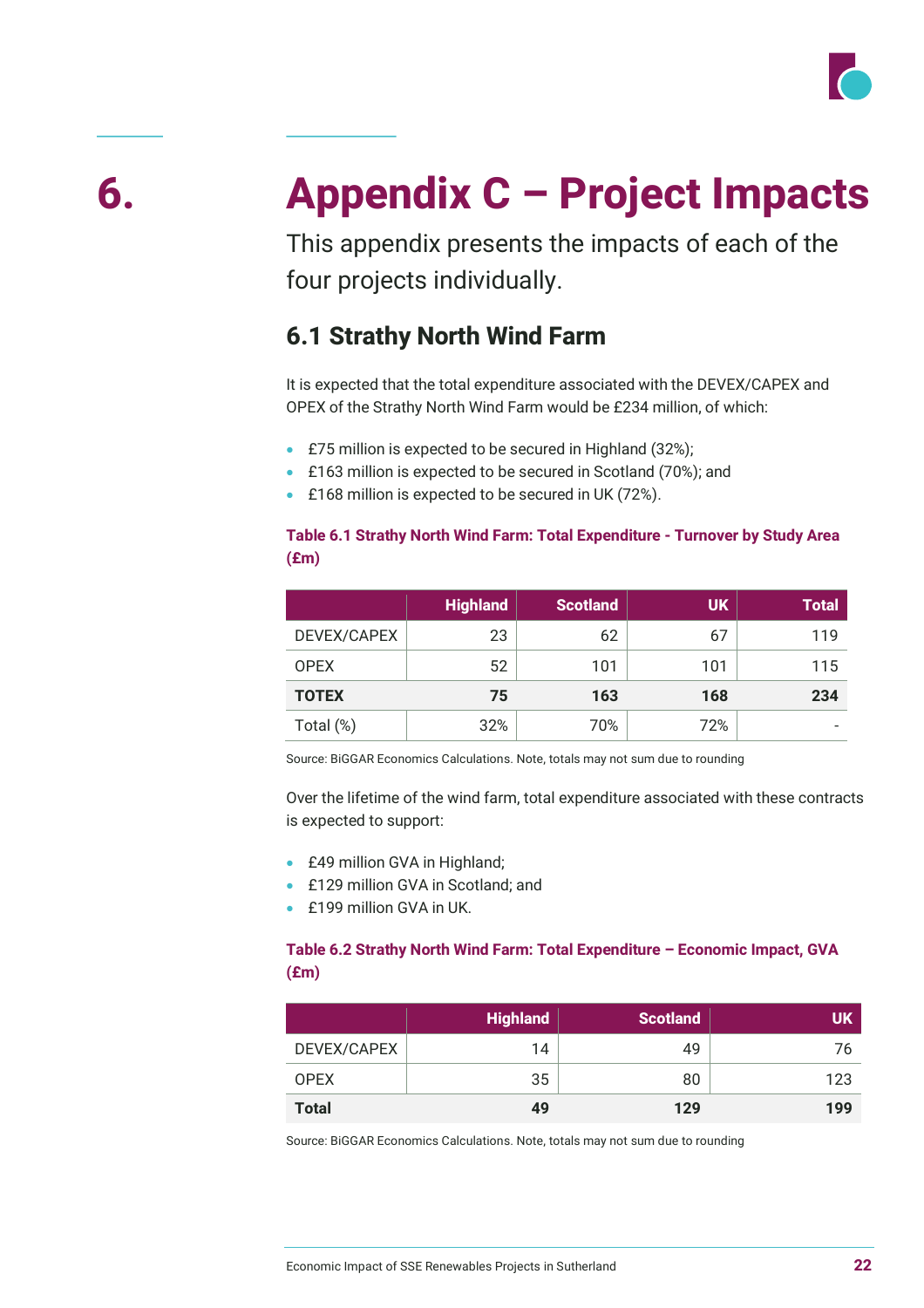

## **6.2 Achany Wind Farm**

It is expected that the total expenditure associated with the DEVEX/CAPEX and OPEX of the Achany Wind Farm would be £131 million, of which:

- £40 million is expected to be secured in Highland (31%);
- £81 million is expected to be secured in Scotland (62%); and
- £86 million is expected to be secured in UK (66%).

|              | <b>Highland</b> | <b>Scotland</b> | <b>UK</b> | <b>Total</b> |
|--------------|-----------------|-----------------|-----------|--------------|
| DEVEX/CAPEX  | 15              | 33              | 38        | 76           |
| <b>OPEX</b>  | 25              | 48              | 48        | 55           |
| <b>TOTEX</b> | 40              | 81              | 86        | 131          |
| Total (%)    | 31%             | 62%             | 66%       |              |

#### **Table 6.3 Achany Wind Farm: Total Expenditure - Turnover by Study Area (£m)**

Source: BiGGAR Economics Calculations. Note, totals may not sum due to rounding

Over the lifetime of the wind farm, total expenditure associated with these contracts is expected to support:

- £26 million GVA in Highland;
- £65 million GVA in Scotland; and
- £94 million GVA in UK.

#### **Table 6.4 Achany Wind Farm: Total Expenditure – Economic Impact, GVA (£m)**

|              | <b>Highland</b> | <b>Scotland</b> | UK |
|--------------|-----------------|-----------------|----|
| DEVEX/CAPEX  | q               | 26              | 38 |
| <b>OPEX</b>  | 17              | 38              | 56 |
| <b>Total</b> | 26              | 65              | 94 |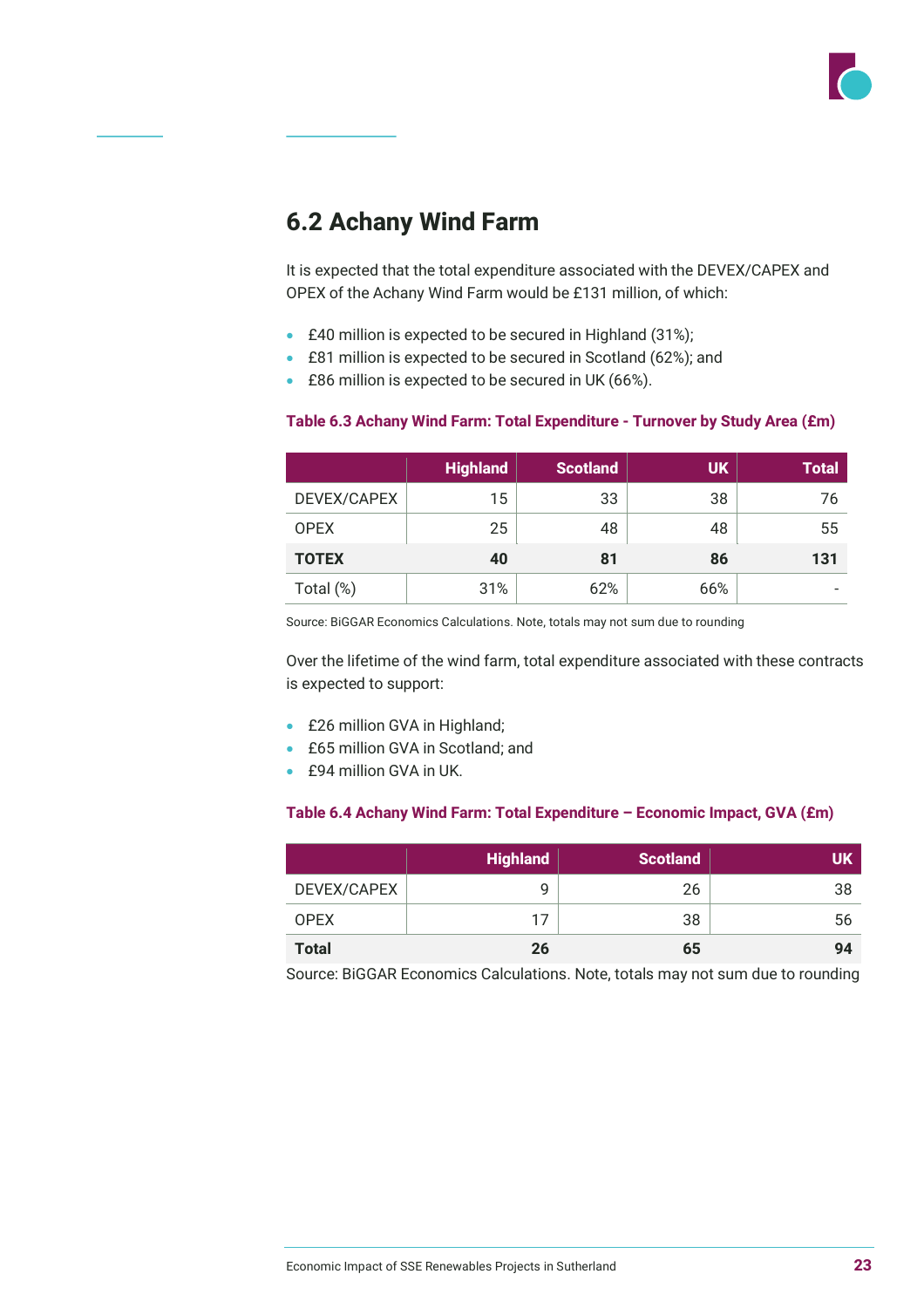

## **6.3 Gordonbush Wind Farm**

It is expected that the total expenditure associated with the DEVEX/CAPEX and OPEX of the Gordonbush Wind Farm would be £220 million, of which:

- £69 million is expected to be secured in Highland (31%);
- £140 million is expected to be secured in Scotland (63%); and
- £148 million is expected to be secured in UK (67%).

#### **Table 6.5 Gordonbush Wind Farm: Total Expenditure - Turnover by Study Area (£m)**

|              | <b>Highland</b> | <b>Scotland</b> | <b>UK</b> | <b>Total</b> |
|--------------|-----------------|-----------------|-----------|--------------|
| DEVEX/CAPEX  | 26              | 55              | 64        | 126          |
| <b>OPEX</b>  | 43              | 84              | 84        | 94           |
| <b>TOTEX</b> | 69              | 140             | 148       | 220          |
| Total (%)    | 31%             | 63%             | 67%       |              |

Source: BiGGAR Economics Calculations. Note, totals may not sum due to rounding

Over the lifetime of the wind farm, total expenditure associated with these contracts is expected to support:

- £46 million GVA in Highland;
- £114 million GVA in Scotland: and
- £166 million GVA in UK

#### **Table 6.6 Gordonbush Wind Farm: Total Expenditure – Economic Impact, GVA (£m)**

|              | <b>Highland</b> | <b>Scotland</b> | <b>UK</b> |
|--------------|-----------------|-----------------|-----------|
| DEVEX/CAPEX  | 15              | 44              | 63        |
| <b>OPEX</b>  | 31              | 70              | 103       |
| <b>Total</b> | 46              | 114             | 166       |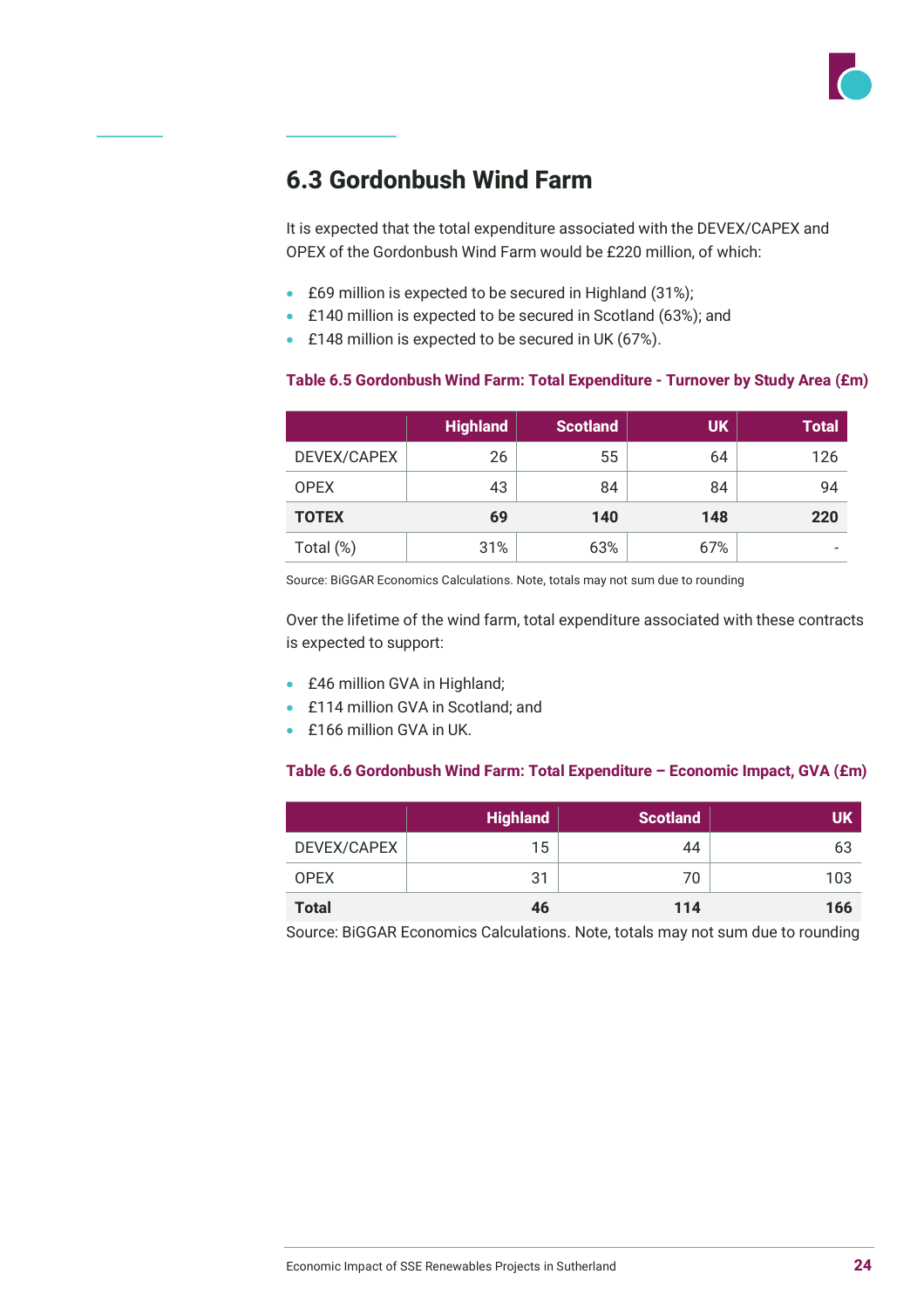

## **6.4 Gordonbush Extension**

It is expected that the total expenditure associated with the DEVEX/CAPEX and OPEX of the Gordonbush Extension would be £59 million, of which:

- £17 million is expected to be secured in Highland (29%);
- £28 million is expected to be secured in Scotland (46%); and
- £28 million is expected to be secured in UK (46%).

#### **Table 6.7 Gordonbush Extension: Total Expenditure - Turnover by Study Area (£m)**

|              | <b>Highland</b> | <b>Scotland</b> | <b>UK</b> | <b>Total</b> |
|--------------|-----------------|-----------------|-----------|--------------|
| DEVEX/CAPEX  | 10              | 13              | 13        | 41           |
| <b>OPEX</b>  | 8               | 14              | 14        | 18           |
| <b>TOTEX</b> | 17              | 28              | 28        | 59           |
| Total (%)    | 29%             | 46%             | 46%       |              |

Source: BiGGAR Economics Calculations. Note, totals may not sum due to rounding

Over the lifetime of the wind farm, total expenditure associated with these contracts is expected to support:

- £10 million GVA in Highland;
- £19 million GVA in Scotland: and
- **£27 million GVA in UK**

#### **Table 6.8 Gordonbush Extension: Total Expenditure – Economic Impact, GVA (£m)**

|              | <b>Highland</b> | <b>Scotland</b> | <b>UK</b> |
|--------------|-----------------|-----------------|-----------|
| DEVEX/CAPEX  | ა               | 10              | 14        |
| <b>OPEX</b>  |                 | g               | 12        |
| <b>Total</b> | 10              | 19              |           |